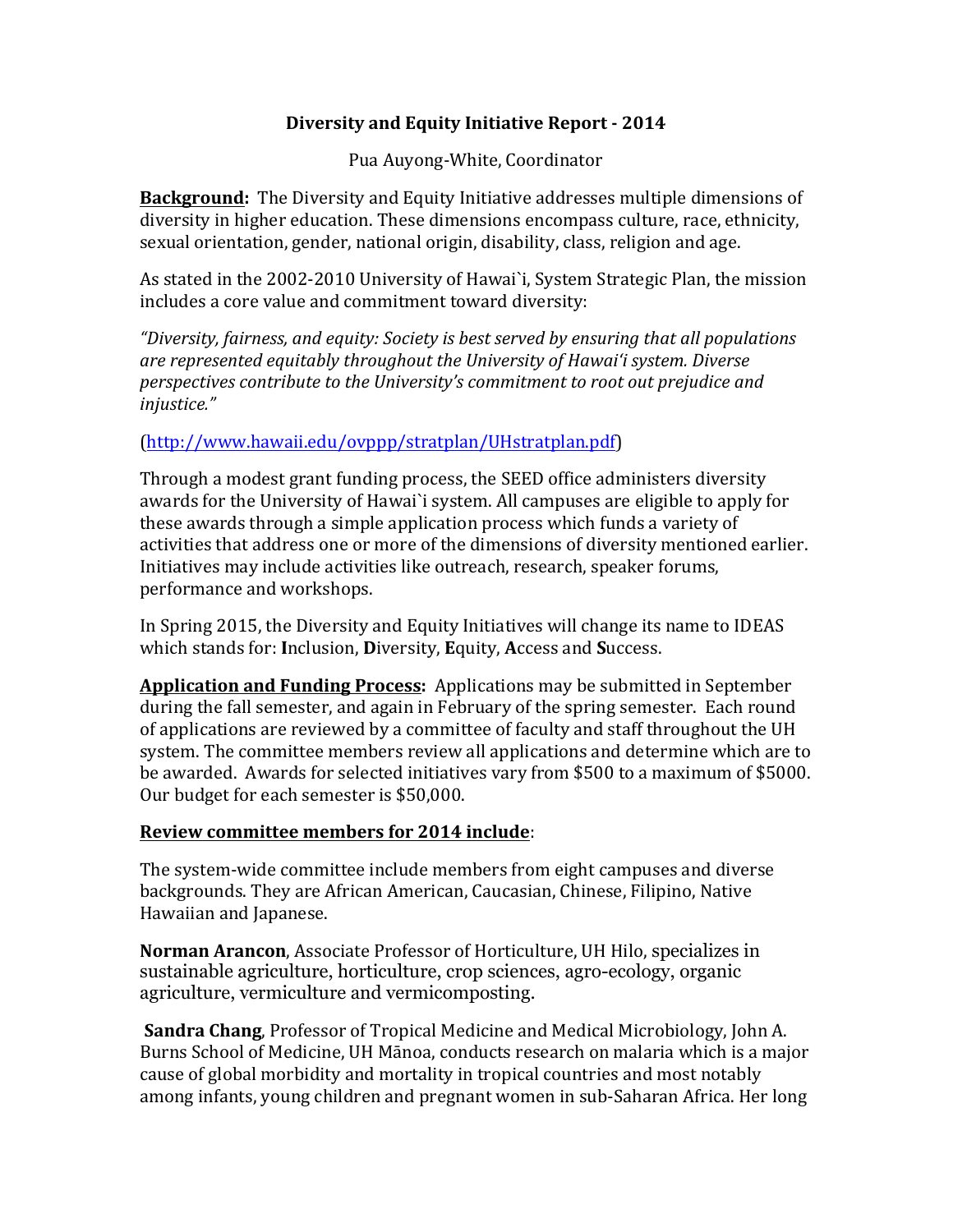term goal is to develop a safe and effective blood stage vaccine for these populations.

**Josh Ka`akua**, Coordinator, College of Engineering, UH Mānoa, is the Minority Engineering Program Coordinator. Josh manages programs that recruit and sustain Native Hawai`ian students studying engineering and STEM fields at UH Mānoa.

**Raymond Liongson**, Associate Professor of Philippine Studies, Leeward Community College. Dr. Liongson is active in the community focusing on issues that impact Filipinos in Hawai`i.

**Cammie Matsumoto**, Coordinator, Professional Development and Community Outreach, Kaua`i Community College, is the Director for Community Relations and Special Projects at University of Hawai'i at Kaua'i Community College.

**Debra Nakama**, Associate Professor of Business and Hospitality, Maui College, is the Department Chair & Articulation Coordinator.

**Kelly Oaks**, Interim Associate Chancellor for Student Affairs and Dean of Students, UH Hilo, serves as the designee for the Vice Chancellor for Student Affairs in her absence. As a member of the VCSA's senior cabinet. Kelly helps provide overall leadership, direction and oversight to the Division of Student Affairs' units, programs, and functions.

**Richard Rath**, Associate Professor of History, UH Mānoa, teaches courses on early America, Native Americans, and the history of media and the senses.

**Garyn Tsuru, Assistant Professor of Social Sciences/Psychology, UH West O'ahu,** teaches Psychology and he was awarded the Excellence in Teaching Regents Medal in 2013

**Joselyn Yoshimura**, Associate Professor at Kapi`olani Community College is a counselor for the Disability Support Services Office.

## **Funded initiatives for the UH campuses:**

In 2014, the review committee reviewed  $120$  applications in the spring and fall that requested a total of  $$421,033$ . With a total budget of  $$100,000$  ( $$50K$  per semester) it was not possible to grant all requests. After reviewing applications, members convened on the UH Mānoa campus and selected 86 projects. These initiatives enhanced campus diversity as well as met the mission and core value of the UH System Strategic Plan. Please note that eight campuses in the UH system applied in 2014.

Table 1. Total applications and awards by campus

| <b>UH Campus</b> | #Applications | #Awards |
|------------------|---------------|---------|
| Hawaii           |               |         |
| Honolulu         |               |         |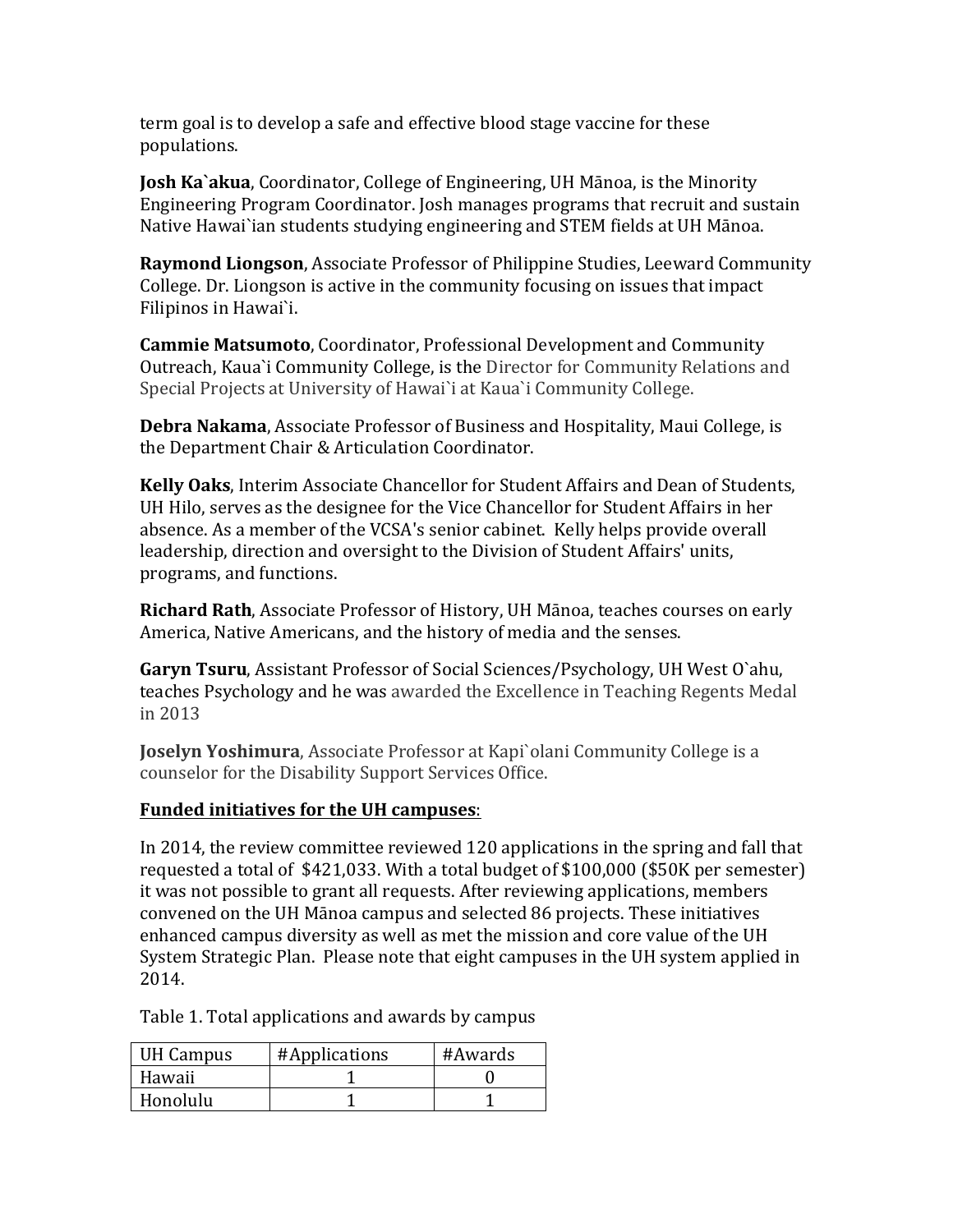| Kapi'olani     |    |    |
|----------------|----|----|
| Kaua'i         |    |    |
| Leeward        |    |    |
| Maui College   |    |    |
| Windward       |    |    |
| <b>UH Hilo</b> | 14 | 12 |
| UH Mānoa       | 82 | 56 |
| UH West O'ahu  |    |    |

# **Spring and Fall 2014 Initiatives**

Projects awarded in 2014 included the following dimensions of diversity: age, disability; gender, religion, sexual orientation as well as culture ethnicity and race. A majority of awards included more than one dimension of diversity. Twenty three awards were for Native Hawaiian initiatives, five for Pacific Islanders, eleven for Filipinos, fifteen focused on sexual orientation and gender, and four awards on disability access.

The initiatives are grouped by how there were implemented. Example: research projects are grouped together to show how a dimension of diversity was carried out from a research perspective. Trainings and outreach projects as well as performances and speakers were also grouped accordingly. Some of these projects involved more than one activity, e.g. a training workshop may also include a performance piece or a speaker.

Table 2: Research (12)

Table 3: Trainings and Workshops (17)

Table 4: Speakers (22)

Table 5: Performance (5)

Table 6: Outreach and Recruitment (12)

Table 7: Miscellaneous projects (18)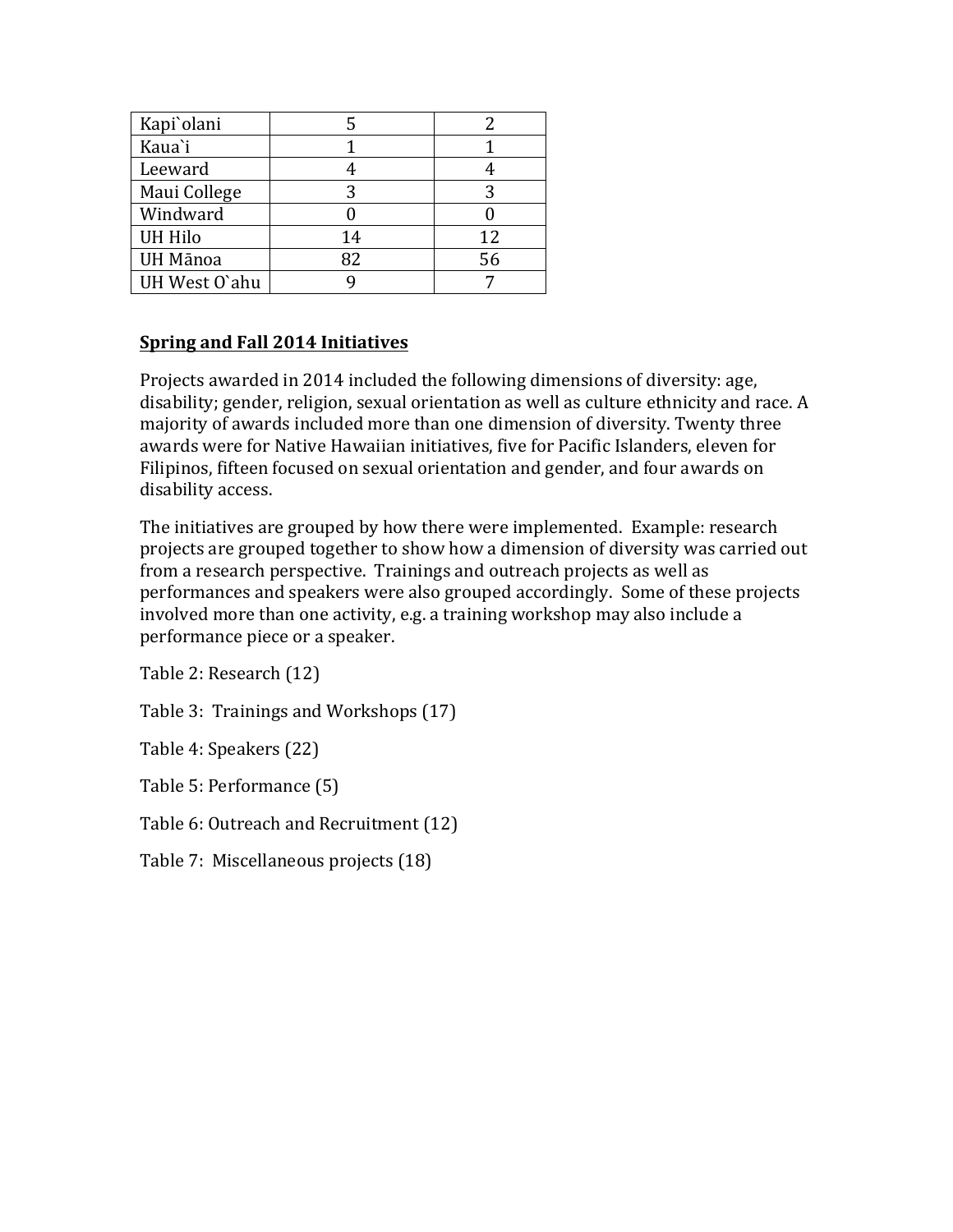# **2014 DIVERSITY AND EQUITY INITIATIVES**

# RESEARCH INITIATIVES (12)

| <b>TITLE OF INITIATIVE</b><br><b>Dimension of Diversity</b>                                                                                                            | <b>DESCRIPTION</b>                                                                                                                                                                                                                                                                                                              | <b>AWARD AND PRINCIPAL</b><br><b>INVESTIGATOR</b>                                       |
|------------------------------------------------------------------------------------------------------------------------------------------------------------------------|---------------------------------------------------------------------------------------------------------------------------------------------------------------------------------------------------------------------------------------------------------------------------------------------------------------------------------|-----------------------------------------------------------------------------------------|
| 1. Graduate Research on<br>cancer risk among Filipinos<br>in Hawaii<br>Dimension: Culture, ethnicity<br>and race                                                       | A three month research<br>project to produce a report<br>on cancer incidence and risk<br>factors among Filipinos in<br>Hawaii.                                                                                                                                                                                                  | $$1200 - Gertrand$<br>Maskarinec, MD, Ph.D<br><b>UH Cancer Center</b>                   |
| 2. I Pa'a mau Ka Puana<br>Dimension: Culture, ethnicity<br>and race                                                                                                    | A digitalization project in<br>partnership with the Bishop<br>Museum to preserve and<br>archive a vinyl record<br>collection of mele and mele<br>practitioners from the early<br>1900's                                                                                                                                         | \$1000 - Robert Keawe<br>Lopes, Jr.<br>UHM Kawaihuelani Center<br>for Hawaiian Language |
| 3. Undergraduate Research<br>on Cancer risk among Native<br>Hawaiian and Pacific<br>Islander cancer health<br>disparities<br>Dimension: Culture, ethnicity<br>and race | A short term research<br>project for an undergraduate<br>student to focus on reducing<br>tobacco related Native<br>Hawaiian and Pacific<br>Islander (NHPI) health<br>disparities by investigating<br>ethnic differences in<br>smoking behavior among<br>community college students                                              | \$1000 - Pallav Pokhrel PhD,<br>MPH, Melissa Little PhD MPH<br><b>UH Cancer Center</b>  |
| 4. Using Mobile Technologies<br>for Community Engagement<br>and Intercultural Education<br>Dimension: Culture, ethnicity                                               | Research project to develop<br>a mobile application that will<br>enable second language<br>learners to gain cultural and<br>linguistic experiences<br>outside of the classroom.<br>Based on mobile location the<br>student can access<br>preprogrammed resources<br>relevant to specific location<br>and cultural institutions. | \$400 - Dongping Zheng<br><b>UHM Department of Second</b><br>Language Studies           |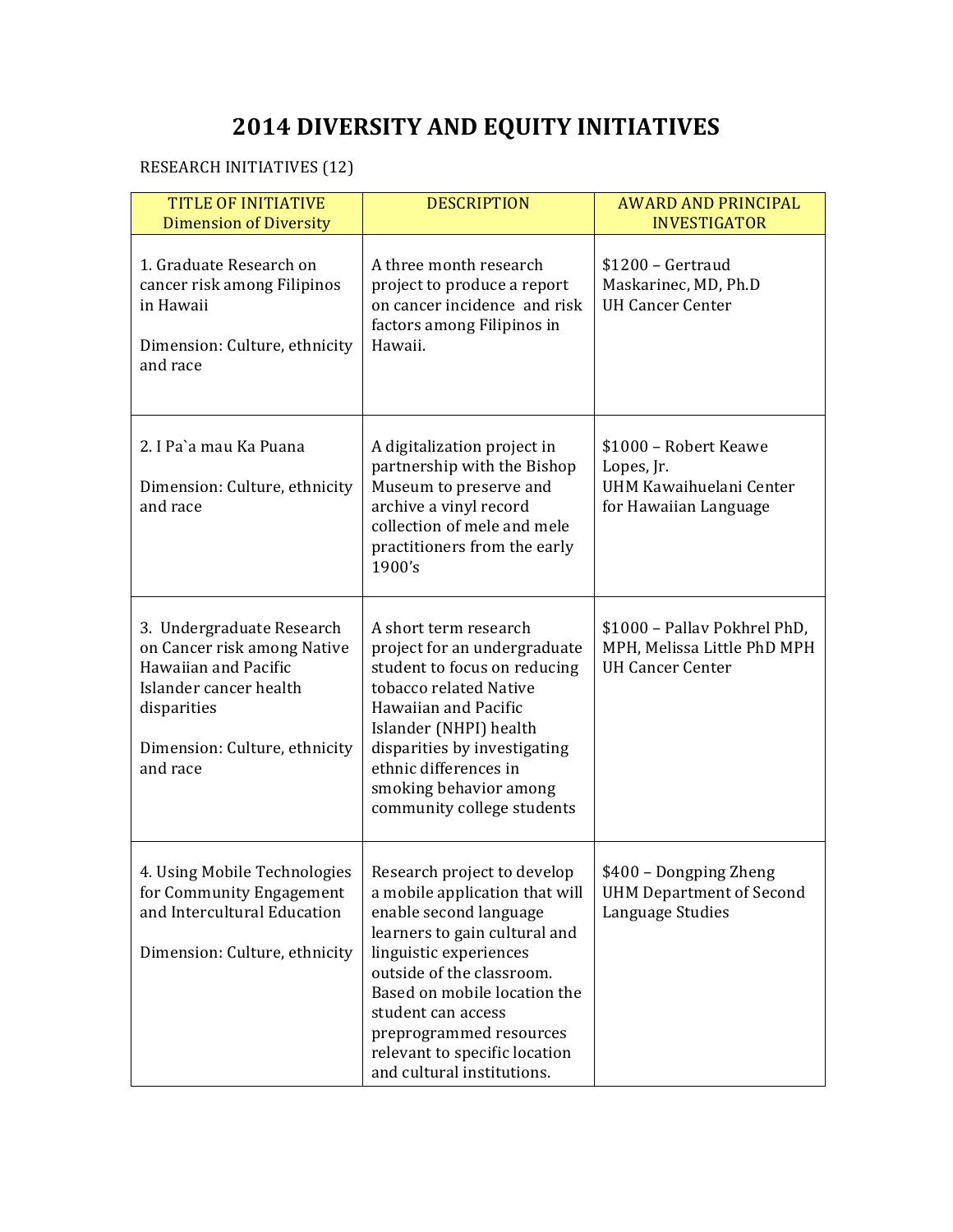## RESEARCH initiatives continued:

| <b>TITLE OF INITIATIVE</b><br><b>Dimension of Diversity</b>                                                        | <b>DESCRIPTION</b>                                                                                                                                                                                                                | <b>AWARD AND PRINCIPAL</b><br><b>INVESTIGATOR</b>                                                   |
|--------------------------------------------------------------------------------------------------------------------|-----------------------------------------------------------------------------------------------------------------------------------------------------------------------------------------------------------------------------------|-----------------------------------------------------------------------------------------------------|
| 5. World Myth Mash Up<br>Dimension: Sexual<br>Orientation, Disability and<br>Culture                               | Two pilot podcast episodes<br>developed for World Myth<br>class that feature sexual<br>orientation and disability                                                                                                                 | \$400 - Daniel Harris-McCoy<br><b>UHM Languages and</b><br>Literature of Europe and the<br>Americas |
| 6. Filipinos in Medicine:<br>Exploring the challenges &<br>motivation<br>Dimension: Culture, race and<br>ethnicity | Research on immigration,<br>socio-economic statistics,<br>family and occupation<br>impact Filipino students in<br>high school, college and<br>those pursuing a career in<br>medicine                                              | \$1000 - Gretchen Gavero,<br>UH John A. Burns School of<br>Medicine, Psychiatry                     |
| 7. Homelessness - Digital<br>technologies as an<br>empowerment aid<br>Dimension: Culture,<br>ethnicity and race    | Research project on how<br>digital technology can<br>increase connectedness with<br>community and identify<br>digital literacy.                                                                                                   | $$1000 -$<br>Luz Quiroga, Wayne Buente<br><b>UHM</b> Information and<br><b>Computer Sciences</b>    |
| 8. Perception of Successful<br>Aging among Older Chinese<br>Dimension: Culture,<br>ethnicity and race, age         | An examination of how<br>Chinese culture interacts<br>with immigration,<br>acculturation and local<br>policies affect the perception<br>of successful aging within<br>the perceptions by gender,<br>place of birth and generation | \$1500 - Wei Zhang, PhD<br><b>UHM Sociology Department</b>                                          |
| 9. The Waipahu Project<br>Dimension: : Culture, race,<br>ethnicity                                                 | Collection of stories and oral<br>histories from Waipahu<br>residents are woven into a<br>play by local playwright<br>Kirstyn Trombetta.                                                                                          | \$2000 - Kemuel DeMoville<br><b>Leeward Community College</b><br>Theater                            |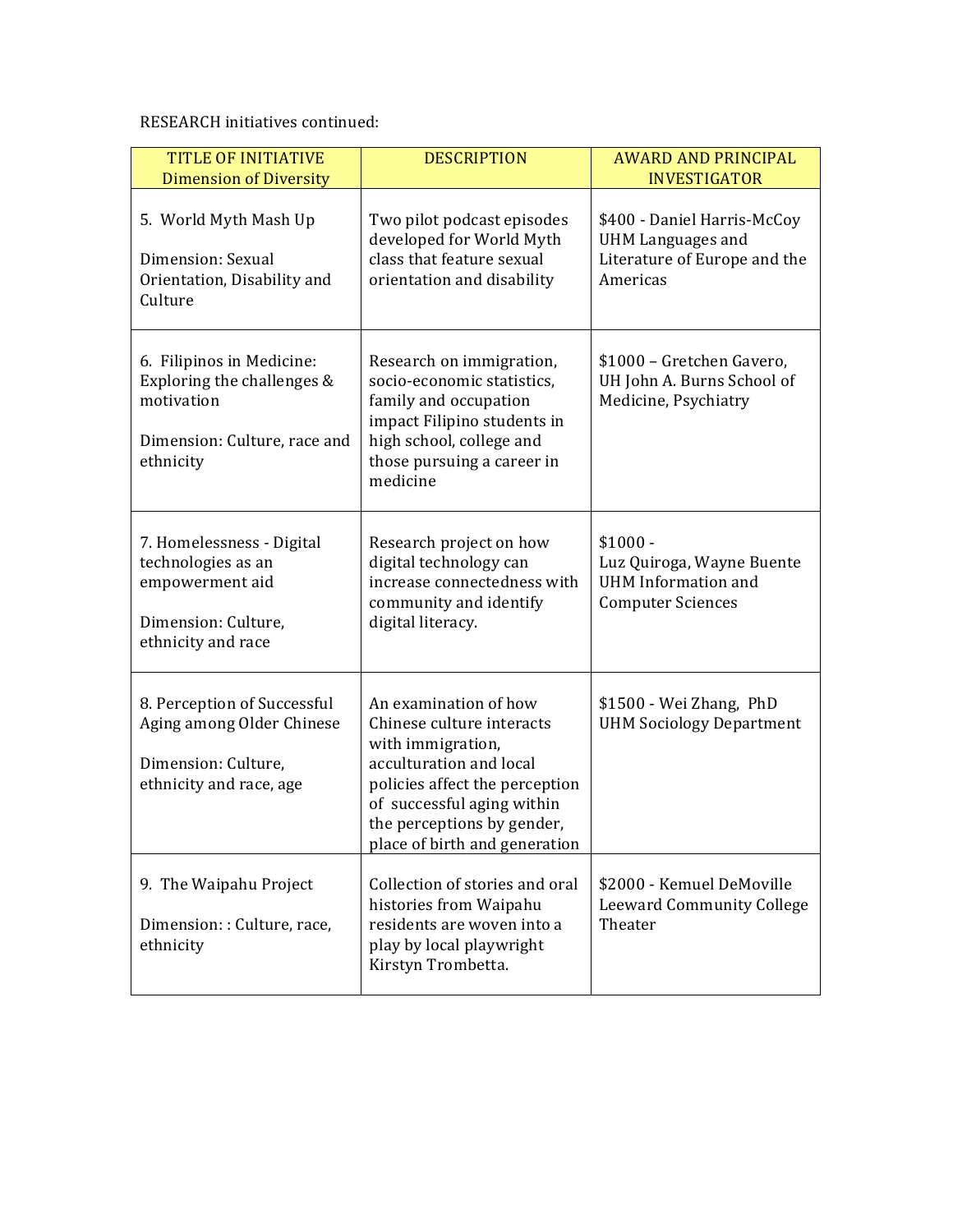RESEARCH initiatives continued:

| <b>TITLE OF INITIATIVE</b><br><b>Dimension of Diversity</b>                                                                                         | <b>DESCRIPTION</b>                                                                                                                                                                                                                | <b>AWARD AND PRINCIPAL</b><br><b>INVESTIGATOR</b>                                   |
|-----------------------------------------------------------------------------------------------------------------------------------------------------|-----------------------------------------------------------------------------------------------------------------------------------------------------------------------------------------------------------------------------------|-------------------------------------------------------------------------------------|
| 10. Using Mobile<br><b>Technologies for Community</b><br>Engagement and<br><b>Intercultural Education</b><br>Dimension: Culture,<br>ethnicity, race | Continued research into<br>mobile application to<br>develop linguistic skills to<br>access and contribute to the<br>community and to<br>investigate how the<br>immersion process affects<br>language acquisition                  | $$1500 -$<br>Dongping Zheng<br><b>UHM Second Language</b><br><b>Studies</b>         |
| 11. We do it island Style:<br>Examining Technology Use &<br>Non-use in Hawaii<br>Dimension:: Culture, race,<br>ethnicity                            | Project looks to the use and<br>non-use of the internet<br>among Pacific Island<br>cultures and how Hawaii's<br>cultural diversity is<br>significant in the use of<br>networked technologies.                                     | \$400 - Wayne Buente<br><b>UHM School of</b><br>Communications                      |
| 12. Honors Program<br>Diversity Survey<br>Dimension:: Culture, race,<br>ethnicity, gender                                                           | A series of focus groups with<br>current UHM Honors<br>students to understand their<br>motivation, influences and<br>circumstances to support a<br>better recruitment of<br>underrepresented students<br>into the Honors Prograrm | $$500 -$<br>Siobhan Ni Dhonacha &<br>Jennifer Custodio<br><b>UHM Honors Program</b> |

# TRAINING AND WORKSHOP INITIATIVES (17)

| <b>TITLE OF INITIATIVE</b><br><b>Dimension of Diversity</b>      | <b>DESCRIPTION</b>                                                                                                                                                                                                              | <b>AWARD AND PRINCIPAL</b><br><b>INVESTIGATOR</b>                                      |
|------------------------------------------------------------------|---------------------------------------------------------------------------------------------------------------------------------------------------------------------------------------------------------------------------------|----------------------------------------------------------------------------------------|
| 1. HUI Leadership Camp<br>Dimension: Culture, race,<br>ethnicity | The GEAR UP HUI (Hawaii<br>Undergraduate Initiative)<br>HUI provided a summer and<br>academic training to<br>students from<br>underrepresented<br>backgrounds to be peer<br>mentors and participate in<br>community activities. | \$1365 - Katrina Abes<br><b>UHM Office of Multicultural</b><br><b>Student Services</b> |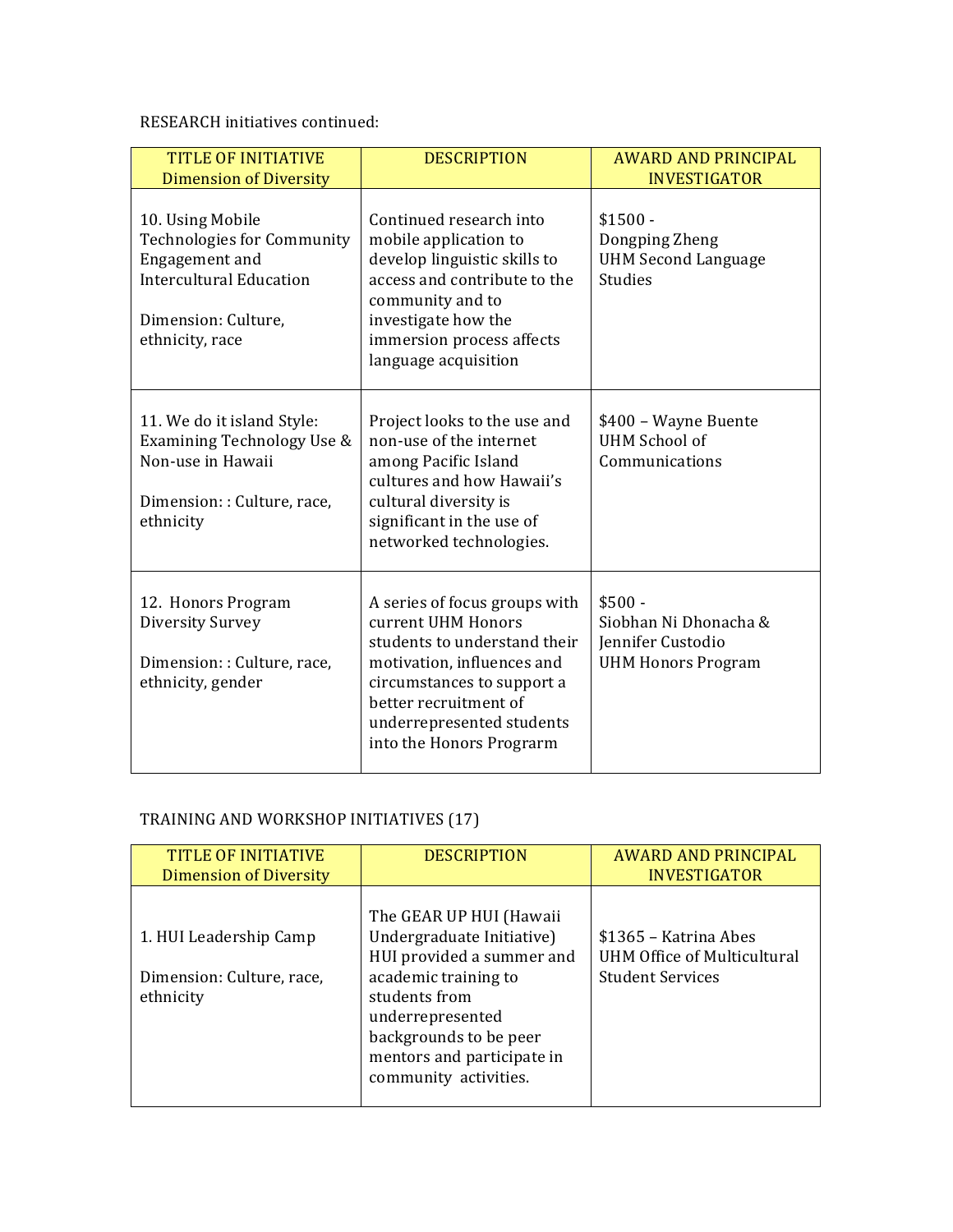| <b>TITLE OF INITIATIVE</b><br><b>Dimension of Diversity</b>                                                              | <b>DESCRIPTION</b>                                                                                                                                                                                                               | <b>AWARD AND PRINCIPAL</b><br><b>INVESTIGATOR</b>                          |
|--------------------------------------------------------------------------------------------------------------------------|----------------------------------------------------------------------------------------------------------------------------------------------------------------------------------------------------------------------------------|----------------------------------------------------------------------------|
| 2. Improving Retention of<br>Disadvantaged Minority and<br>Female<br>Dimension: Gender, culture<br>and ethnicity         | A reading program for<br>underrepresented students<br>interested in STEM fields<br>attend read-aloud sessions<br>at the UHM and UHWest<br>O'ahu campuses                                                                         | \$2012- Ho Leung Ng<br><b>UHM Chemistry Department</b>                     |
| 3. Ka Holo Wa`a<br>Dimension: Gender, culture<br>and ethnicity                                                           | This is a voyaging service<br>learning project which<br>include Native Hawaiians,<br>Micronesian and Pacific<br>Island youth, working<br>together learning about the<br>Micronesian involvement in<br>voyaging                   | \$700 - Ulla Hasager<br><b>UHM Department of Ethnic</b><br><b>Studies</b>  |
| 4. Ku'ula: Integrating<br>Western and Hawaiian<br>Sciences<br>Dimension:: Culture, race,<br>ethnicity                    | UH Hilo students engaged in<br>scientific research projects<br>that incorporate Western<br>and Hawaiian learning<br>perspectives presented their<br>research projects at the<br><b>Hawaii Conservation</b><br>Conference in July | \$1460 - Misaki Takabayashi<br><b>UH Hilo Marine Science</b><br>Department |
| 5. Pagsaulug: A Cultural<br>Observation and Celebration<br>Dimension:: Culture, race,<br>ethnicity                       | Performance training for<br>students in Philippine<br>language                                                                                                                                                                   | \$1000 - Rodney C. Jubilado<br>UH Hilo Department of<br>Language           |
| 6. Puna, the Spring<br>Workshop on Writing and<br>Painting<br>Dimension: Culture, race,<br>ethnicity, sexual orientation | Participants were taught<br>techniques of contemporary<br>writing and art. Workshop<br>included indigenous art<br>history, philosophy,<br>performance and critical<br>thinking.                                                  | \$975 - Tagi Qolouvaki<br><b>UHM English Department</b>                    |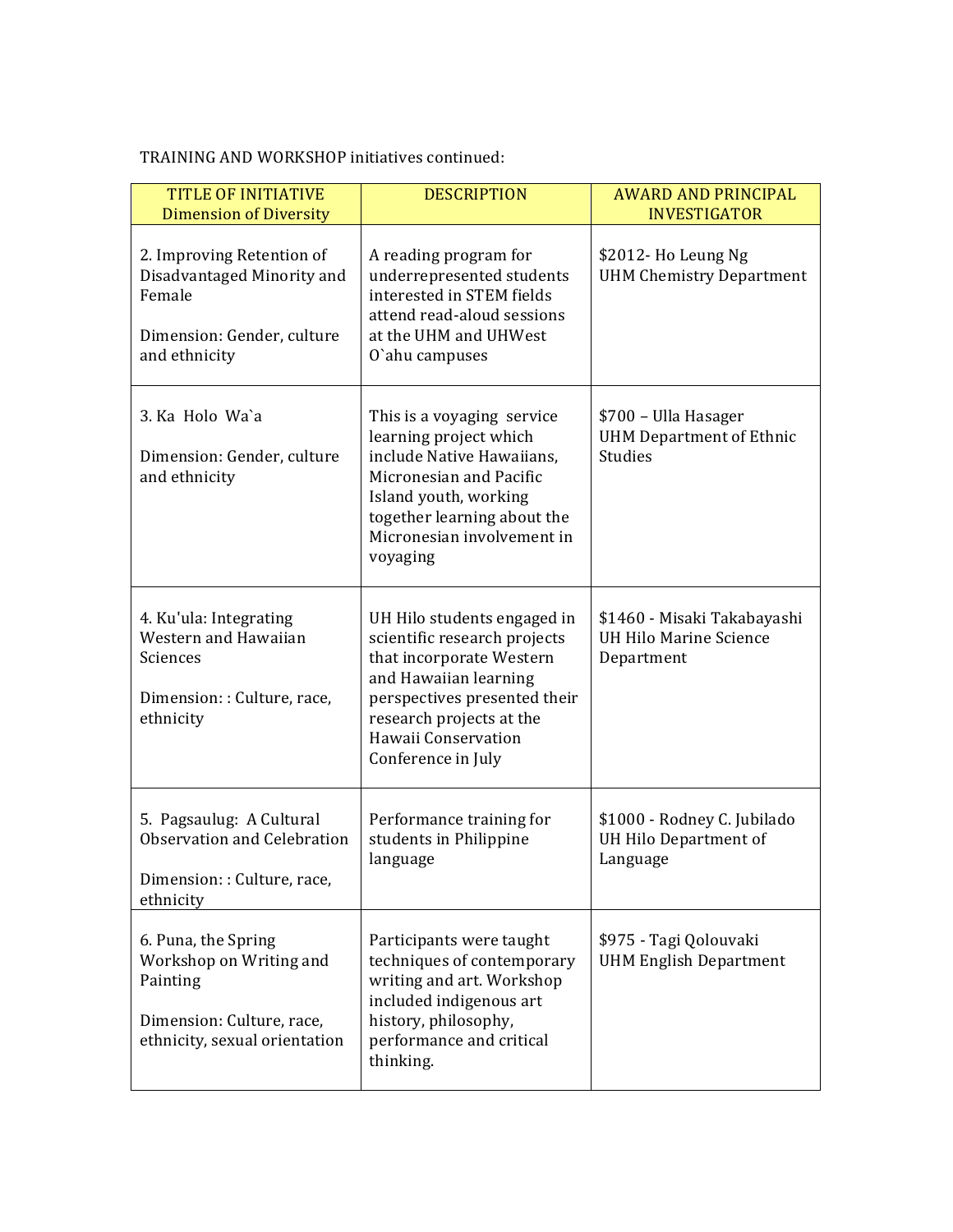| <b>TITLE OF INITIATIVE</b><br><b>Dimension of Diversity</b>                                                                            | <b>DESCRIPTION</b>                                                                                                                                                                                       | <b>AWARD AND PRINCIPAL</b><br><b>INVESTIGATOR</b>                      |
|----------------------------------------------------------------------------------------------------------------------------------------|----------------------------------------------------------------------------------------------------------------------------------------------------------------------------------------------------------|------------------------------------------------------------------------|
| 7. $2+2+2=2$ A Formula to<br>make the SLDTC Successful<br>Dimension: Disability,<br>culture, race and ethnicity                        | Video tutorials were created<br>in ASL for the Sign Language<br>Documentation and Training<br>Center to allow deaf<br>students to join the training<br>anytime to work<br>independently.                 | \$1980 - Jan L. Fried<br>Kapiolani Community<br>College                |
| 8. Aloha Na`ua: A Site-<br>specific Public Fashion Art<br>Project<br>Dimension: Culture, race,<br>ethnicity, national origin           | Participating students<br>design and created a<br>collection of clothing based<br>on Polynesian heritage.<br>Guest artist Henry Navarro<br>will conduct workshops on<br>fabrics, design and<br>promotion | \$1000 - Andrew Reilly UHM<br>Family and Consumer<br>Sciences          |
| 9. Balinese Shadow Puppetry<br>training and performance<br>Dimension: Culture, race,<br>ethnicity, national origin,<br>gender          | Balinese guest artist, Made<br>Widana worked with UHM<br>students to learn dance,<br>puppetry and music in<br>preparation for the theater<br>production Wayang Listrik.                                  | \$1000 - Kirstin Pauka<br><b>UHM Theatre and Dance</b>                 |
| 10. Dancing off the page<br>Dimension: Culture, race,<br>ethnicity, sexual orientation                                                 | Melecio Estrella from the Joe<br>Goode Performance group<br>from San Francisco will train<br>on a concert performance<br>that involves spoken word<br>and dance                                          | $$1000 -$<br>Peggy Gaither Adams<br><b>UHM Theatre and Dance</b>       |
| 11. Decolonizing Pacific<br><b>Islands Studies:</b><br>Decolonizing Oceania<br>Dimension: Culture, race,<br>ethnicity, national origin | 2015 Center for Pacific<br>Island Studies conference<br>will present students                                                                                                                            | \$1500 - Leora Kava UHM<br>Center for Pacific Island<br><b>Studies</b> |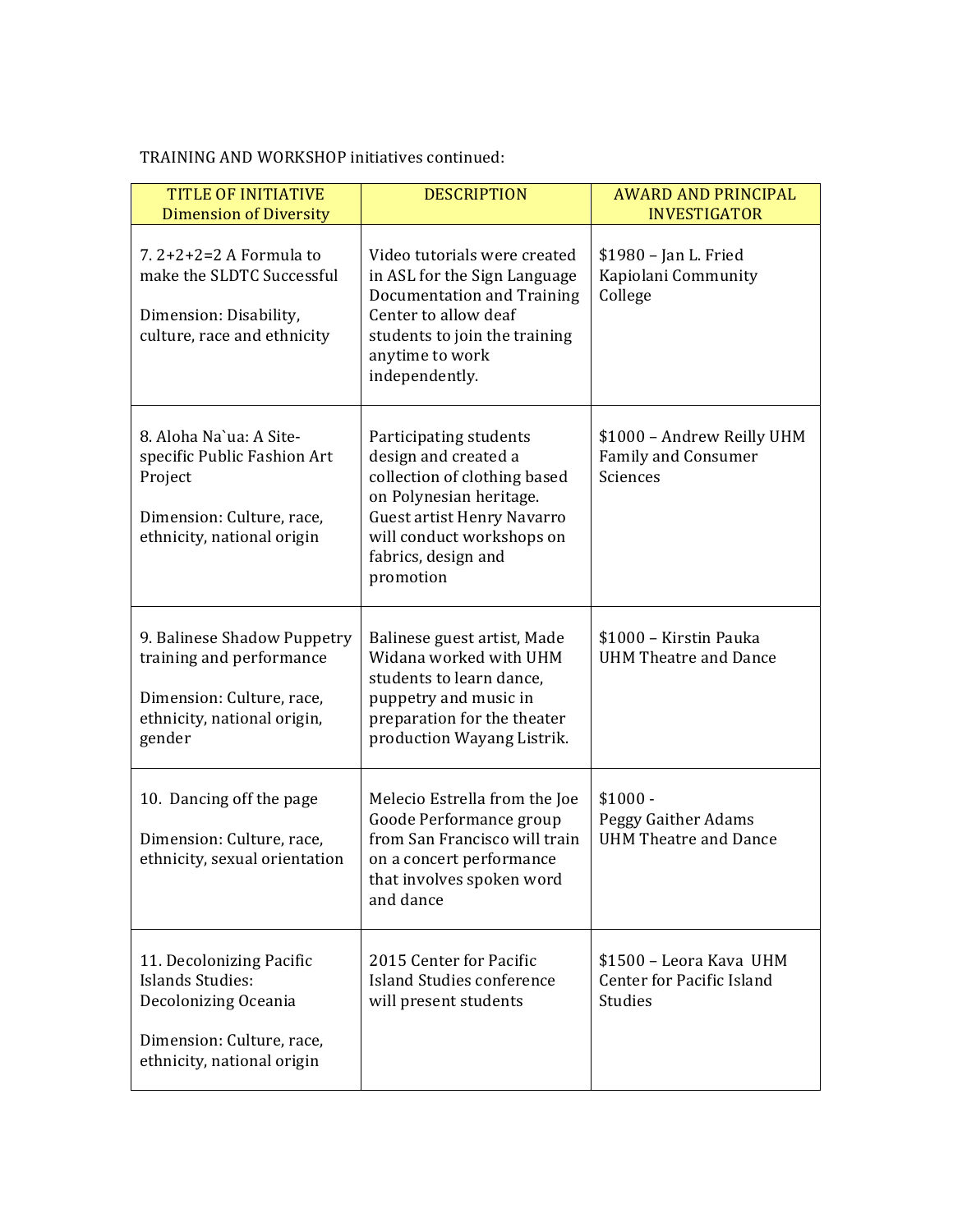| <b>TITLE OF INITIATIVE</b><br><b>Dimension of Diversity</b>                                                   | <b>DESCRIPTION</b>                                                                                                                                                                                   | <b>AWARD AND PRINCIPAL</b><br><b>INVESTIGATOR</b>                                             |
|---------------------------------------------------------------------------------------------------------------|------------------------------------------------------------------------------------------------------------------------------------------------------------------------------------------------------|-----------------------------------------------------------------------------------------------|
| 12. Enhancing diversity in<br>science through ecology<br>research<br>Dimension: Ethnicity, race<br>and gender | Project to increase the<br>participation of Native<br>Hawaiians and Pacific<br>Islanders in a hands-on<br>research training using<br>invasive mangroves as a<br>model system                         | $$1500 - Timothy M.$<br>Davidson and Celia M. Smith<br><b>UHM Department of Botany</b>        |
| 13. I Ola ka 'Aina, I Ola ke<br>Kanaka<br>Dimension: Culture, race,<br>ethnicity, national origin,            | A series of workshops for<br>students to research and<br>learn about the wahi pana or<br>cultural sites and place<br>names of which they<br>strongly identify with.                                  | \$1000 - Leilani Basham<br>Humanities Division,<br>Hawaiian Pacific Studies, UH<br>West O'ahu |
| 14. Inclusive Employment<br>Initiative<br>Dimension: Ethnicity, race<br>and disability access                 | Three workshops for 60<br>students with diverse<br>abilities to be better<br>equipped for competitive<br>employment. Partners<br>include 3 community<br>colleges, Leeward, Honolulu<br>and Windward. | \$2240 - Leslie Okoji<br><b>UHM Center on Disability</b><br><b>Studies</b>                    |
| 15. Maisey Rika Songwriting<br>Workshops<br>Dimension: Culture                                                | Two open and free<br>workshops by singer and<br>songwriter Maisey Rika for<br>students and community<br>members on songwriting<br>practices, Pacific heritage<br>and contemporary music.             | \$975 - Kemuel DeMoville<br><b>Leeward Community College</b><br><b>Theatre Department</b>     |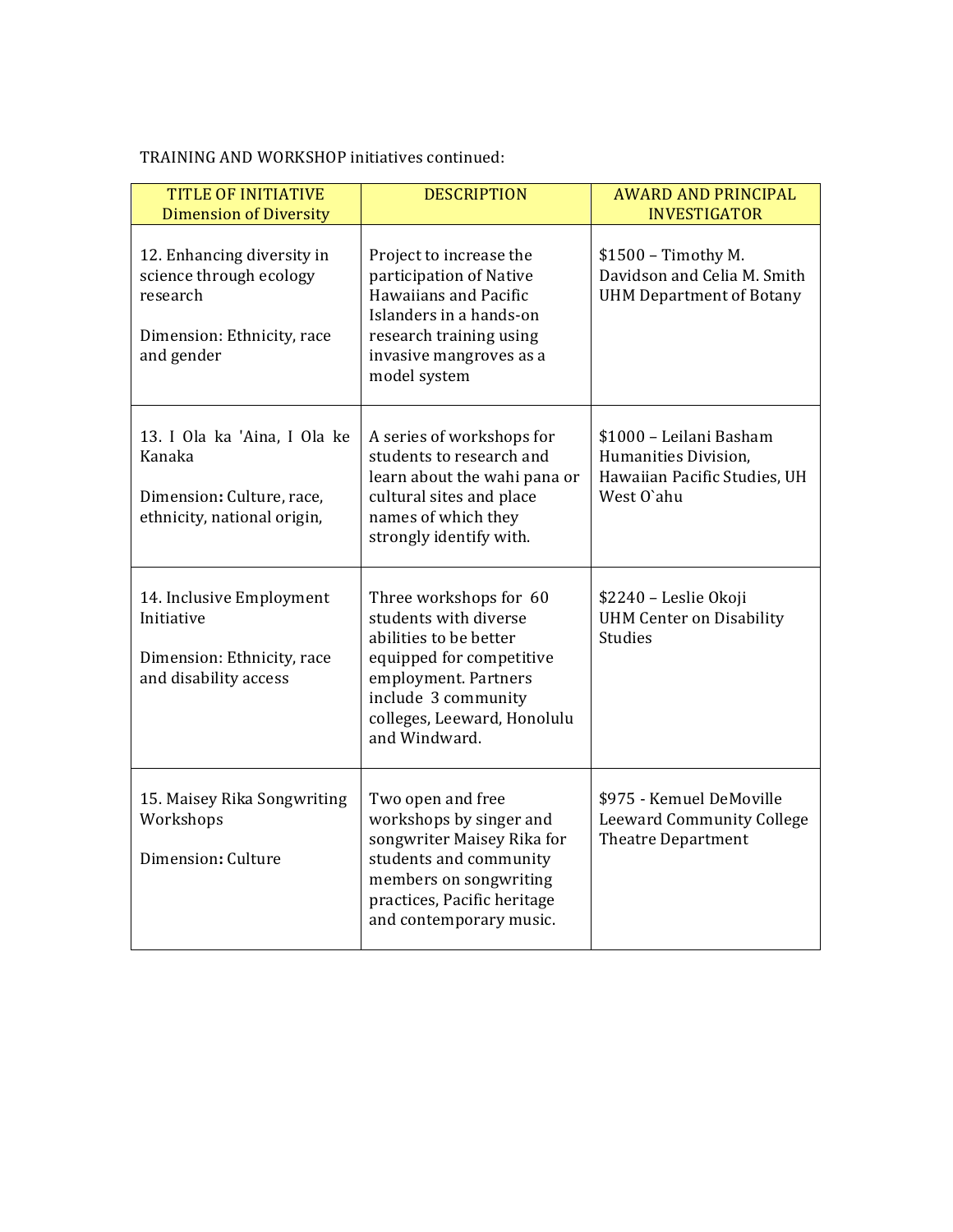| TITLE OF INITIATIVE<br><b>Dimension of Diversity</b>                                        | <b>DESCRIPTION</b>                                                                                                                                                                                                      | AWARD AND PRINCIPAL<br><b>INVESTIGATOR</b>                                       |
|---------------------------------------------------------------------------------------------|-------------------------------------------------------------------------------------------------------------------------------------------------------------------------------------------------------------------------|----------------------------------------------------------------------------------|
| 16. Na Wai 'Eha Panel:<br><b>Water Diplomacy Training</b><br>Workshop<br>Dimension: Culture | As part of the workshop a<br>panel on water management<br>on rivers of Maui is<br>scheduled to bring together<br>participants from diverse<br>cultural and disciplinary<br>backgrounds.                                 | \$578 - Dr. Daniele<br>Spirandelli, UHM<br>Dept. of Urban & Regional<br>Planning |
| 17. Staff/Faculty Women's<br><b>Issues Symposium</b><br>Dimension: Gender                   | A small symposium of<br>people who work with<br>Women's Studies programs<br>and faculty that work with<br>Women's Studies content<br>will convene to set some<br>common goals and common<br>direction for the UH System | \$1200 - Hannah Wu, UH<br>Hilo, Department of Student<br>Affairs                 |

# SPEAKERS (22)

| <b>TITLE OF INITIATIVE</b><br><b>Dimension of Diversity</b>                                                                                | <b>DESCRIPTION</b>                                                                                                                                                                                                                        | AWARD AND PRINCIPAL<br><b>INVESTIGATOR</b>                                           |
|--------------------------------------------------------------------------------------------------------------------------------------------|-------------------------------------------------------------------------------------------------------------------------------------------------------------------------------------------------------------------------------------------|--------------------------------------------------------------------------------------|
| 1. Aloha 'Aina Job Fair<br>Dimension: Culture                                                                                              | A panel of influential<br>community advocates will<br>engage with undergraduate,<br>graduate students on career<br>opportunities centered<br>around land and cultural<br>resource management                                              | \$600 – William Lee<br>UHM Kamakuokalani Center<br>for Hawaiian Studies              |
| 2. Feminist Philosophers<br>Lecture Series<br>Dimension: Culture, race,<br>ethnicity, national origin,<br>gender and sexual<br>orientation | Local and international<br>feminist philosophers<br>delivered a lecture series on<br>ethics, religion,<br>multiculturism in order to<br>serve as an outreach and<br>recruitment to increase the<br>number of female<br>philosophy majors. | \$1200 – Dr.Li-Hsiang Lisa<br>Rosenlee<br>UH West O'ahu Philosophy<br>and Humanities |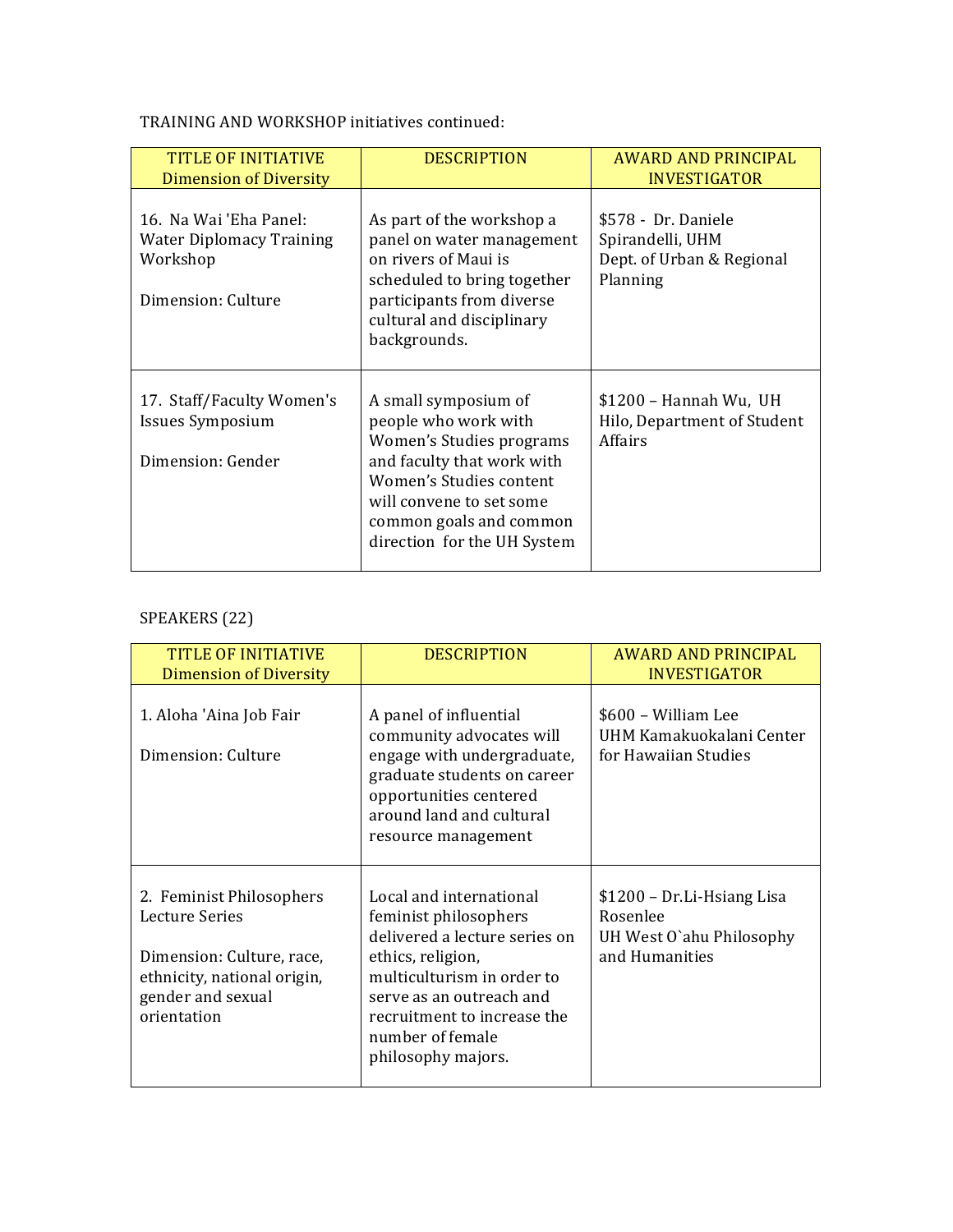| <b>TITLE OF INITIATIVE</b><br><b>Dimension of Diversity</b>                                                  | <b>DESCRIPTION</b>                                                                                                                                                                                                | <b>AWARD AND PRINCIPAL</b><br><b>INVESTIGATOR</b>                                                           |
|--------------------------------------------------------------------------------------------------------------|-------------------------------------------------------------------------------------------------------------------------------------------------------------------------------------------------------------------|-------------------------------------------------------------------------------------------------------------|
| 3. From Trauma to Hope:<br>Empowering<br>Dimension: Culture, race,<br>ethnicity                              | Dr. Patrick Camangian from<br>the HOPE Project in Oakland,<br>CA to share ways to more<br>effectively and creatively<br>work with high risk Native<br>Hawaiian youth not on track<br>to graduate or enter college | \$1200 - Camille Rockett<br><b>UHM Center on Disability</b><br><b>Studies</b>                               |
| 4. Ho' i Houika Po'owai<br>Dimension: Culture                                                                | Two cultural practitioners,<br>Umialiloalahanauokalakaua<br>Kai, specializes in Hawaiian<br>weapons and Keone Nunes,<br>will speak on genealogy to<br>an integrated learning<br>community of college<br>students  | \$500 - Sharon Rowe<br>Kapi'olani Community<br>College                                                      |
| 5. Increasing the Diversity of<br>Women in the Sciences<br>Dimension: Culture,<br>ethnicity, race and gender | A keynote speaker is former<br>Director at the National<br>Science Foundation who will<br>speak on persistence to the<br>doctoral level study by<br>women in the sciences                                         | \$1200 - Nicole Lewis,<br>Peebles Fagan UHM<br><b>Educational Psychology and</b><br><b>UH Cancer Center</b> |
| 6. Multidisciplinary<br><b>Environmental Education</b><br>Dimension: Culture                                 | Two educators and students<br>from Aka'ula School on<br>Moloka'i spoke to students<br>about environmental<br>education.                                                                                           | \$350 – Hye Jung Kim<br>UH West O'ahu Humanities                                                            |
| 7. Other Farmers' Fields<br>Dimension: Culture,<br>ethnicity, race and gender,<br>national origin            | South Asian American<br>playwright will with theater<br>students to direct and read<br>play about the epidemic of<br>farmer suicides as a result of<br>corporate agriculture.                                     | \$1300 - Monisha Das Gupta<br>UHM Center for South Asian<br><b>Studies</b>                                  |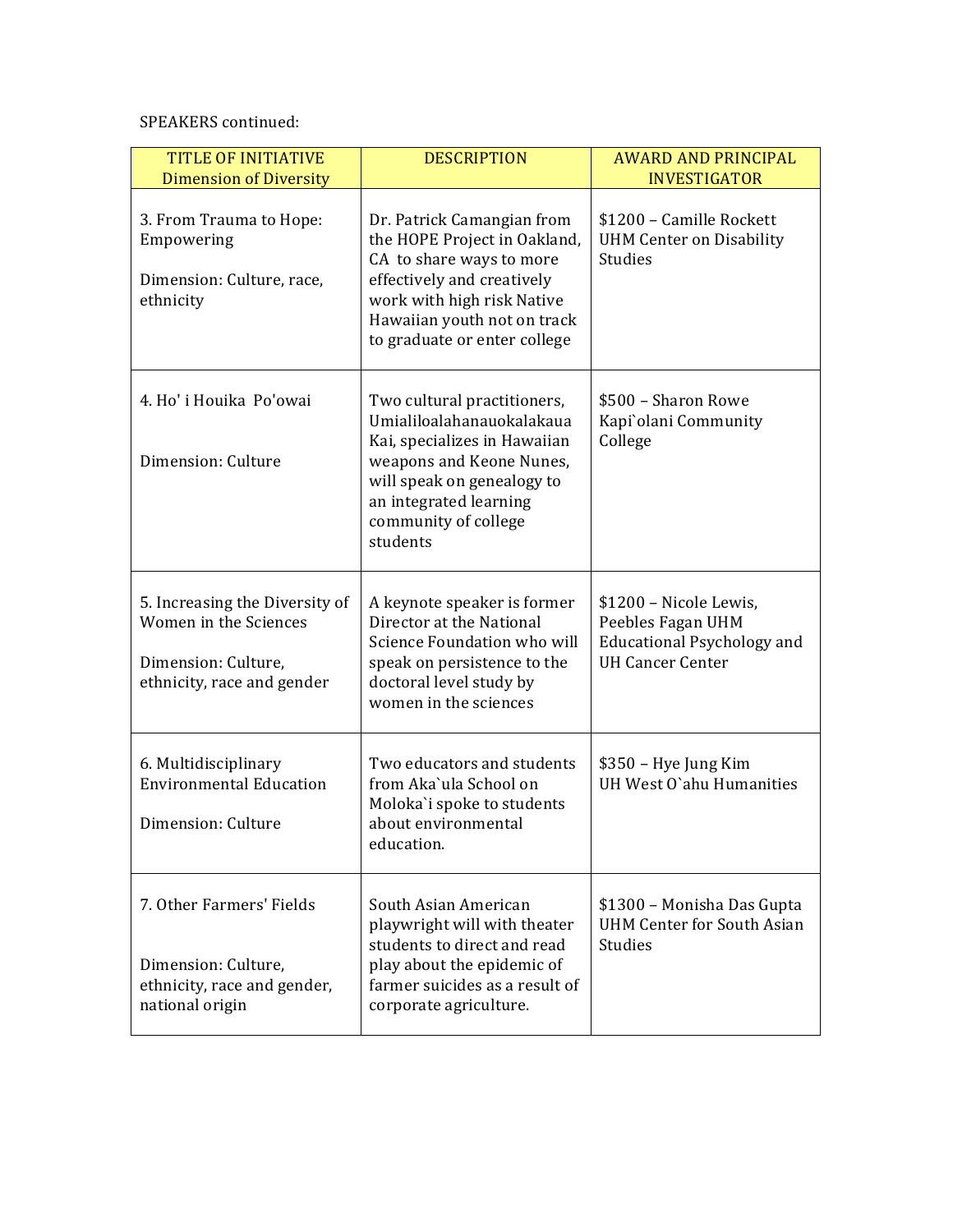| <b>TITLE OF INITIATIVE</b><br><b>Dimension of Diversity</b>                                                                                                               | <b>DESCRIPTION</b>                                                                                                                                                                                    | <b>AWARD AND PRINCIPAL</b><br><b>INVESTIGATOR</b>                                        |
|---------------------------------------------------------------------------------------------------------------------------------------------------------------------------|-------------------------------------------------------------------------------------------------------------------------------------------------------------------------------------------------------|------------------------------------------------------------------------------------------|
| 8. Role of Technology the<br><b>Aging Population</b><br>Dimension: Culture,<br>disability and age                                                                         | Eric Dishman of Intel<br>Corporation will speak to<br>Healthcare organizations on<br>research and the future of<br>technology impact on the<br>aging population                                       | \$600 - Christy Nishita, PhD<br>UHM - Center on Aging                                    |
| 9. The Legacy of Katsu Goto:<br>A Multil Media Experience<br>Dimension: Culture,<br>ethnicity and race                                                                    | A meeting with the<br>filmmakers who created the<br>documentary on the lives of<br>Katsu Goto and Dr. Fumiko<br>Kaya                                                                                  | \$1000 - Patsy Iwasaki<br>UH Hilo Department of<br>Communications                        |
| 10. Economics of Hawaiian<br>Sovereignty<br>Dimension: Ethnicity and<br>race                                                                                              | Randall K. Quinones Akee<br>from the UCLA Public Policy<br>department will participate<br>in a panel with social science<br>and law faculty on<br>economics of Hawaiian<br>sovereignty.               | \$500 - Sumner LaCroix<br><b>UHM</b> Department of<br>Economics                          |
| 11. Exploring Implicit Bias in<br>Hawaii<br>Dimension: Culture,<br>ethnicity, race and national<br>origin                                                                 | UH Law Review hosts a<br>symposium on impact of bias<br>and judgments which align<br>with culture, gender, national<br>origin and can affect judicial<br>and administrative decision<br>making.       | \$1000 Jordan Inafuku &<br>Kelsey Anderson,<br>UH William S. Richardson<br>School of Law |
| 12. International<br>Conference: Philippines &<br><b>Filipino Studies</b><br>Dimension: Culture,<br>ethnicity, race and national<br>origin, gender, sexual<br>orientation | Seven speakers will present<br>at conference their work<br>that deal with diversity,<br>nationalism, language, film,<br>queer studies, class, religion,<br>civil society, women and<br>globalization. | $$1000 -$<br>Dr. Vina A. Lanzona<br><b>UHM Center for Philippine</b><br><b>Studies</b>   |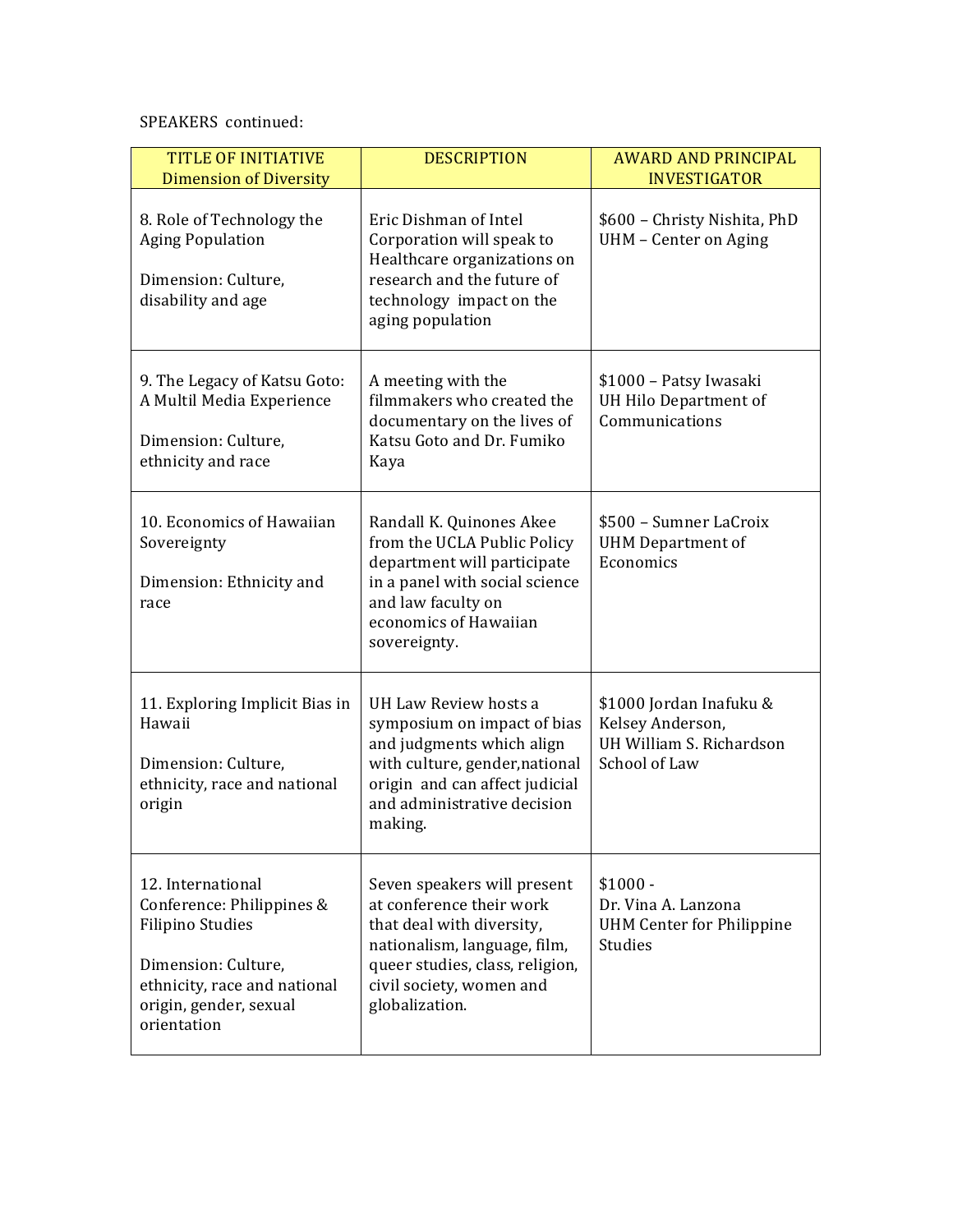| <b>TITLE OF INITIATIVE</b><br><b>Dimension of Diversity</b>                                                                                                                                   | <b>DESCRIPTION</b>                                                                                                                                                                                                                                  | <b>AWARD AND PRINCIPAL</b><br><b>INVESTIGATOR</b>                               |
|-----------------------------------------------------------------------------------------------------------------------------------------------------------------------------------------------|-----------------------------------------------------------------------------------------------------------------------------------------------------------------------------------------------------------------------------------------------------|---------------------------------------------------------------------------------|
| 13. Jamaica Osorio - Identify<br>and Spoken Word<br>Dimension: Culture, race,<br>ethnicity, gender and sexual<br>orientation                                                                  | Jamaica Osorio, slam poet<br>and noted performer will<br>speak in Phil 412 Philosophy<br>of Nature and Women<br>Studies 200 Gender.<br>Leadership and Social Justice                                                                                | $$1000 -$<br>Dr. Cecilia Bardwell - Jones<br>UH Hilo Philosophy<br>Department   |
| 14. Marriage Equality<br>Symposium<br>Dimension: Gender and<br>sexual orientation                                                                                                             | Celebrating the one-year<br>anniversary of Marriage<br>Equality in Hawaii, a<br>symposium will be held to<br>educate students on the<br>continual fight for same sex<br>marriage.                                                                   | \$500 - Norman Wong<br>UH William S. Richardson<br>School of Law                |
| 15. Martin Manalansan: CPS<br>keynote<br>Dimension: Culture, race,<br>ethnicity, gender and sexual<br>orientation                                                                             | A foremost scholar in<br>Filipino diaspora,<br>Manalansan will speak on<br>the intersections between<br>race, ethnicity, sexuality and<br>nationalism                                                                                               | \$1000 - L. joyce Mariano<br><b>UHM American Studies</b>                        |
| 16. Men of Strength Public<br>Awareness Campaign<br>Dimension: Gender                                                                                                                         | Men of Strength is a campus<br>organization is comprised of<br>male students, staff and<br>faculty dedicated to ending<br>violence against women and<br>girls on campus. Keynote<br>speakers will participate on<br>a special awareness<br>campaign | \$1900 - Sulma Gandhi<br>UH Hilo Student Health and<br><b>Wellness Programs</b> |
| 17. Our Future, Our Way:<br>Directions in Oceanic Ethnic<br><b>Studies</b><br>Dimension: Culture, race,<br>ethnicity, gender and sexual<br>orientation, national origin,<br>disability access | Scholars and speakers will<br>gather at symposium to<br>discuss themes on the future<br>of Ethnic Studies in Oceania.<br>Two keynote speakers will<br>discuss social change in<br>Pacific Islander and Asian<br>communities.                        | \$2000 - Ty P. Kawika<br>Tengan UHM Ethnic Studies                              |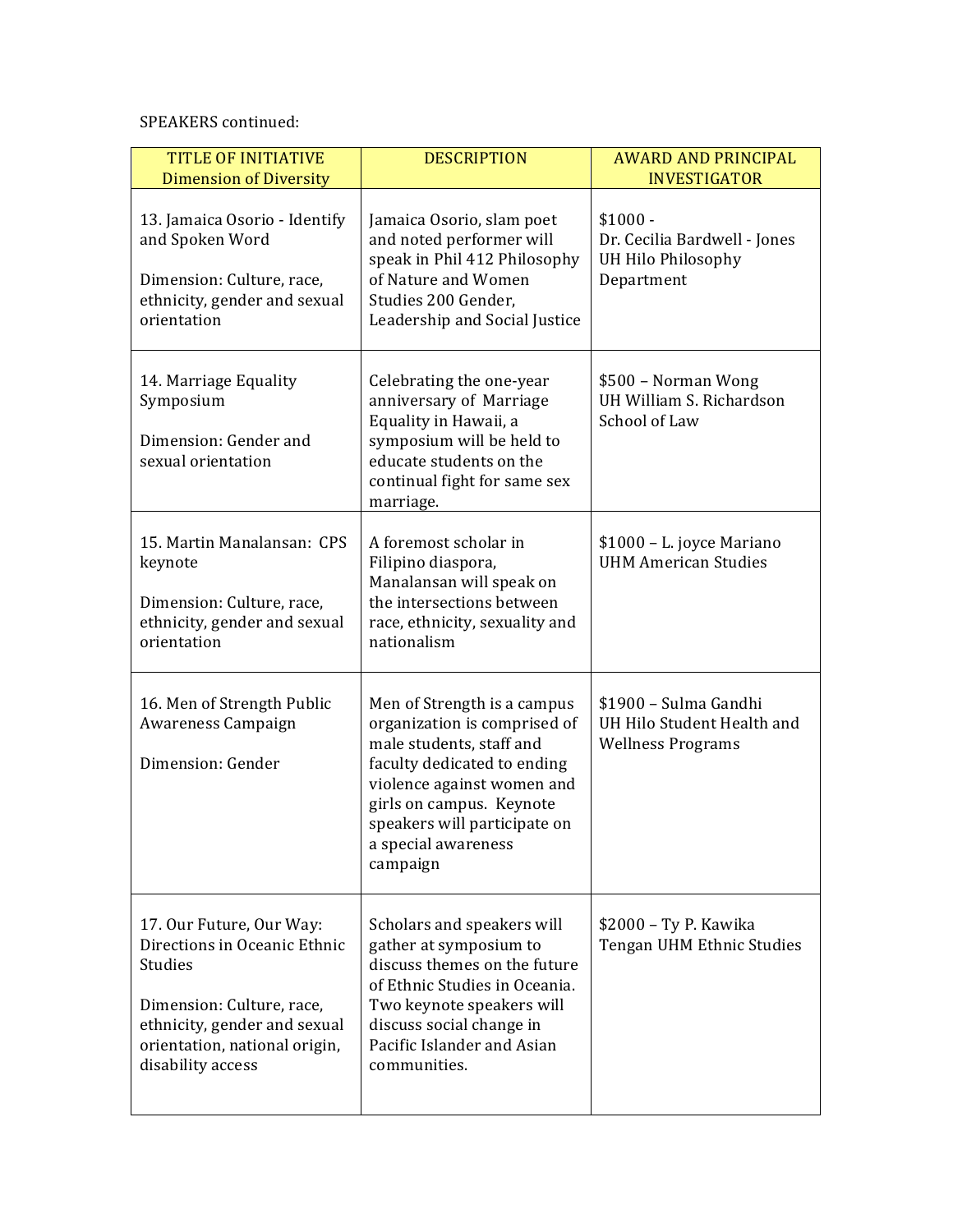| <b>TITLE OF INITIATIVE</b><br><b>Dimension of Diversity</b>                                                                                                    | <b>DESCRIPTION</b>                                                                                                                                                                                                                                             | <b>AWARD AND PRINCIPAL</b><br><b>INVESTIGATOR</b>                          |
|----------------------------------------------------------------------------------------------------------------------------------------------------------------|----------------------------------------------------------------------------------------------------------------------------------------------------------------------------------------------------------------------------------------------------------------|----------------------------------------------------------------------------|
| 18. Pono: A Sense of Place,<br>Purpose and Power<br>Dimension: Culture                                                                                         | Ka'ala Souza will speak to<br>student leaders on the<br>Native Hawaiian cultural<br>perspective on ethics,<br>character education, and<br>leadership development by<br>utilizing the value of "pono"                                                           | $$1000 -$<br>M. Healani Sonoda-Pale<br>UHM Student Life and<br>Development |
| 19. Promising practices for<br>language diversity &<br>education<br>Dimension: Culture, race,<br>ethnicity, gender and sexual<br>orientation, national origin, | A speaker series to engage<br>community members, public<br>schools and university<br>scholars on language<br>diversity. Speakers will<br>address issues of racism,<br>sexism and classism in<br>language and ways of<br>overcoming discriminatory<br>language. | \$1500 – Christina Higgins<br><b>UHM Second Language</b><br><b>Studies</b> |
| 20. Race & Mass<br>Incarceration in the United<br><b>States</b><br>Dimension: Culture,<br>ethnicity, race                                                      | Heather Thompson (Univ. of<br>Michigan) will speak on<br>issue of mass incarceration<br>and the prison crisis.                                                                                                                                                 | \$900 - Marcus Daniel<br><b>UHM History Department</b>                     |
| 21. Redefining Realness: A<br>Conversation with Janet<br>Mock<br>Dimension: Sexual<br>Orientation                                                              | Janet Mock, graduate of UH,<br>Farrington High School grad<br>will speak on her recent<br>memoir Redefining realness.                                                                                                                                          | \$2500 - Louise M. Kubo<br><b>UHM College of Social</b><br>Sciences        |
| 22. The Ohana Summit: A<br>Community-Academic<br>Partnership<br>Dimension: Culture,<br>ethnicity, race                                                         | A community and academic<br>partnership to engage<br>women, minorities and<br>underrepresented groups to<br>promote diversity in science<br>education                                                                                                          | \$800 - Pebbles Fagan, PhD<br>& Nicole Lewis<br><b>UH Cancer Center</b>    |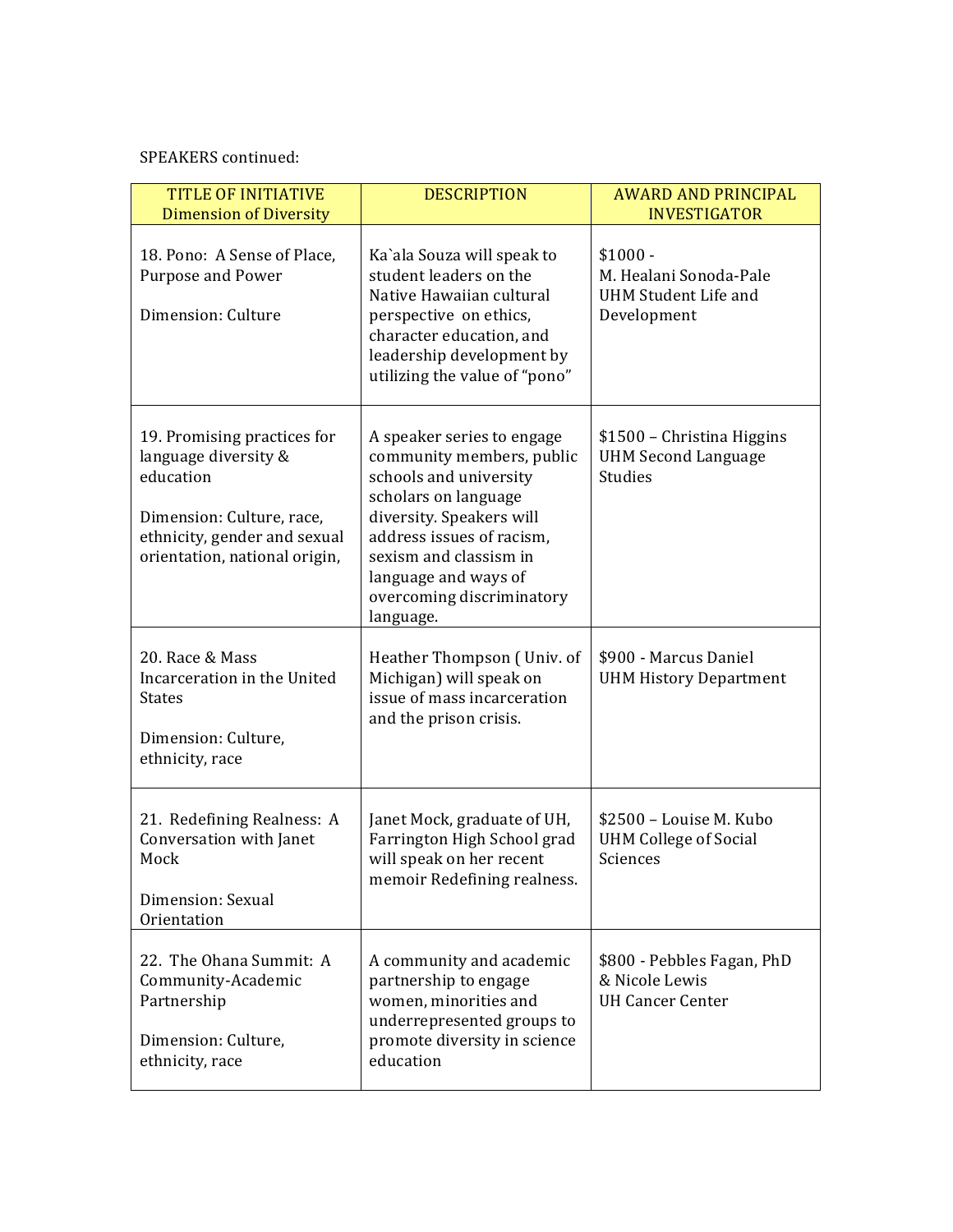# PERFORMANCE (5)

| <b>TITLE OF INITIATIVE</b><br><b>Dimension of Diversity</b>                                                                                       | <b>DESCRIPTION</b>                                                                                                                                                                                                                                                  | <b>AWARD AND PRINCIPAL</b><br><b>INVESTIGATOR</b>                                                              |
|---------------------------------------------------------------------------------------------------------------------------------------------------|---------------------------------------------------------------------------------------------------------------------------------------------------------------------------------------------------------------------------------------------------------------------|----------------------------------------------------------------------------------------------------------------|
| 1. Performing Diversity<br>Dimension: Culture,<br>ethnicity, race, disability,<br>national origin, gender, and<br>sexual orientation              | Using theater to<br>communicate social<br>messages that occurs in<br>student s lives. Students will<br>explore disability, racial<br>discrimination, gender<br>inequality and sexual<br>orientation using several<br>varieties of Spanish, English<br>and Spanglish | \$800 - Aranzazu Ascunce<br><b>UHM Languages Literature</b><br>of Europe and the Americas                      |
| 2. The Lili'u Project<br>Dimension: Culture,<br>ethnicity, race and national<br>origin                                                            | Project delved into the heart<br>and mind of Liliu'okalani<br>and her musical<br>compositions. Two<br>performances were held at<br><b>Leeward Community College</b>                                                                                                 | \$1200 - John Signor<br><b>Leeward Community College</b><br><b>Arts and Humanities</b>                         |
| 3. Hawaiian Language Play<br>Festival<br>Dimension: Culture, race,<br>ethnicity and national origin                                               | A selection of one-act plays<br>were selected to be<br>performed at the only 'olelo<br>Hawaii festival on O'ahu.                                                                                                                                                    | $$2000-$<br>Kemuel DeMoville<br>Leeward Community College<br><b>Academic Services - Theatre</b>                |
| 4. International Nights<br>Dimension: Culture, race,<br>ethnicity                                                                                 | <b>International Student</b><br>Services and Intercultural<br>Education program featured<br>performances from diverse<br>student groups from around<br>the world                                                                                                    | $$1000 - Jim$ Mellon<br>UH Hilo International<br><b>Student Services and</b><br><b>Intercultural Education</b> |
| 5. Lã`ieikawai: Hana Keaka<br>Hawaiian Theatre<br>Production<br>Dimension: Culture, race,<br>ethnicity and national origin,<br>sexual orientation | The inaugural production at<br><b>UHM</b> new Hawaiian Theatre<br>program. A stage adaptation<br>of the traditional mo'olelo<br>(story) of Lã`ieikawai. The<br>performance is done entirely<br>in the Hawaiian language.                                            | \$4000 - Tammy Haili'opua<br>Baker<br><b>UHM Theatre and Dance</b>                                             |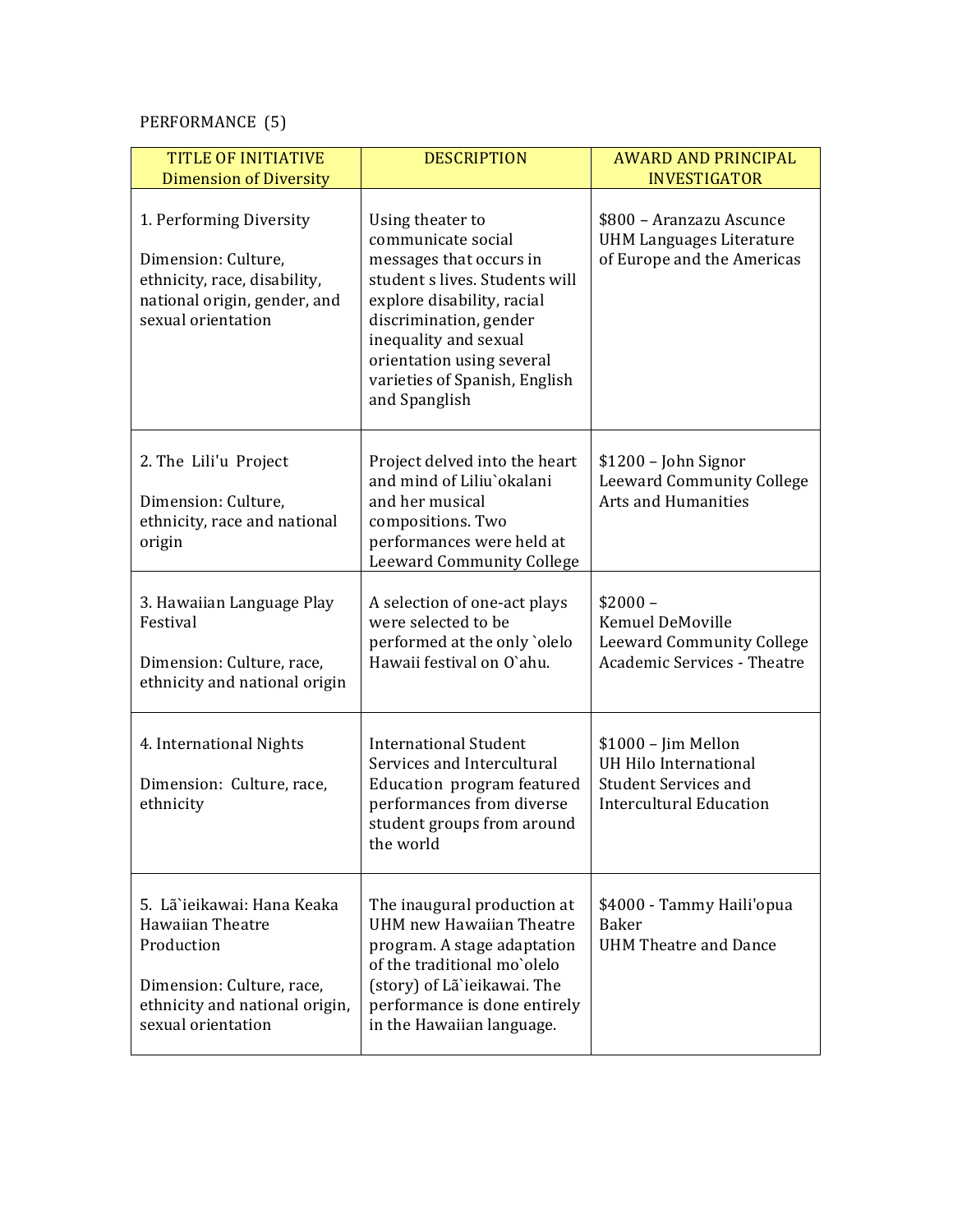# OUTREACH AND RECRUITMENT (12)

| <b>TITLE OF INITIATIVE</b><br><b>Dimension of Diversity</b>                                                                                                                                      | <b>DESCRIPTION</b>                                                                                                                                                                                                                                                                                                                   | <b>AWARD AND PRINCIPAL</b><br><b>INVESTIGATOR</b>                                           |
|--------------------------------------------------------------------------------------------------------------------------------------------------------------------------------------------------|--------------------------------------------------------------------------------------------------------------------------------------------------------------------------------------------------------------------------------------------------------------------------------------------------------------------------------------|---------------------------------------------------------------------------------------------|
| 1. Community Based<br>Research in Support of<br>Pacific Islander Students<br>Dimension: Culture, race,<br>ethnicity and national origin.                                                         | This project facilitated the<br>retention and graduation of<br>Pacific Islander students by<br>engaging them with<br>community based research<br>sites like Samoan language<br>schools, the Republic of the<br>Marshall Islands Consulate<br>and the Tongan choir at St.<br>Augustines Church in<br>Waikiki.                         | \$500 - Lola Quan Bautista<br><b>UHM Center for Pacific</b><br><b>Island Studies</b>        |
| 2. Establishing a Welcoming<br><b>Environment for a Diverse</b><br>Multicultural and<br><b>International Student</b><br>Population<br>Dimension: Culture, race,<br>ethnicity and national origin | In order to make West O'ahu<br>more inclusive to a broader<br>spectrum of students a task<br>force considered best<br>practices by establishing<br>these goals: create student<br>international and<br>multicultural student club,<br>and identify future student<br>support services as the<br>diverse student population<br>grows. | \$500 - Sherry Proper<br>UH West O'ahu Academic<br>Affairs                                  |
| 3. High School STEM<br>Outreach through<br>Crowdsourcing<br>Dimension: Ethnicity and<br>race                                                                                                     | Project provided first hand<br>experience in research in<br>order to stimulate interest in<br><b>STEM fields. A Protein</b><br><b>Crystallization Competition</b><br>for McKinley High School<br>students was initiated to<br>stimulate recruitment.                                                                                 | \$800 - Ho Leung Ng<br><b>UHM Department of</b><br>Chemistry                                |
| 4. Ho'okele Na'auao<br>Dimension : Culture, race,<br>ethnicity and national origin                                                                                                               | Recruitment program to<br>continue to increase the<br>importance of librarianship<br>in the 21 <sup>st</sup> century for Native<br>Hawaiian students.                                                                                                                                                                                | \$500 - Shanye Valeho-<br>Novikoff<br>UHM Hawaiianuiakea<br>School of Hawaiian<br>Knowledge |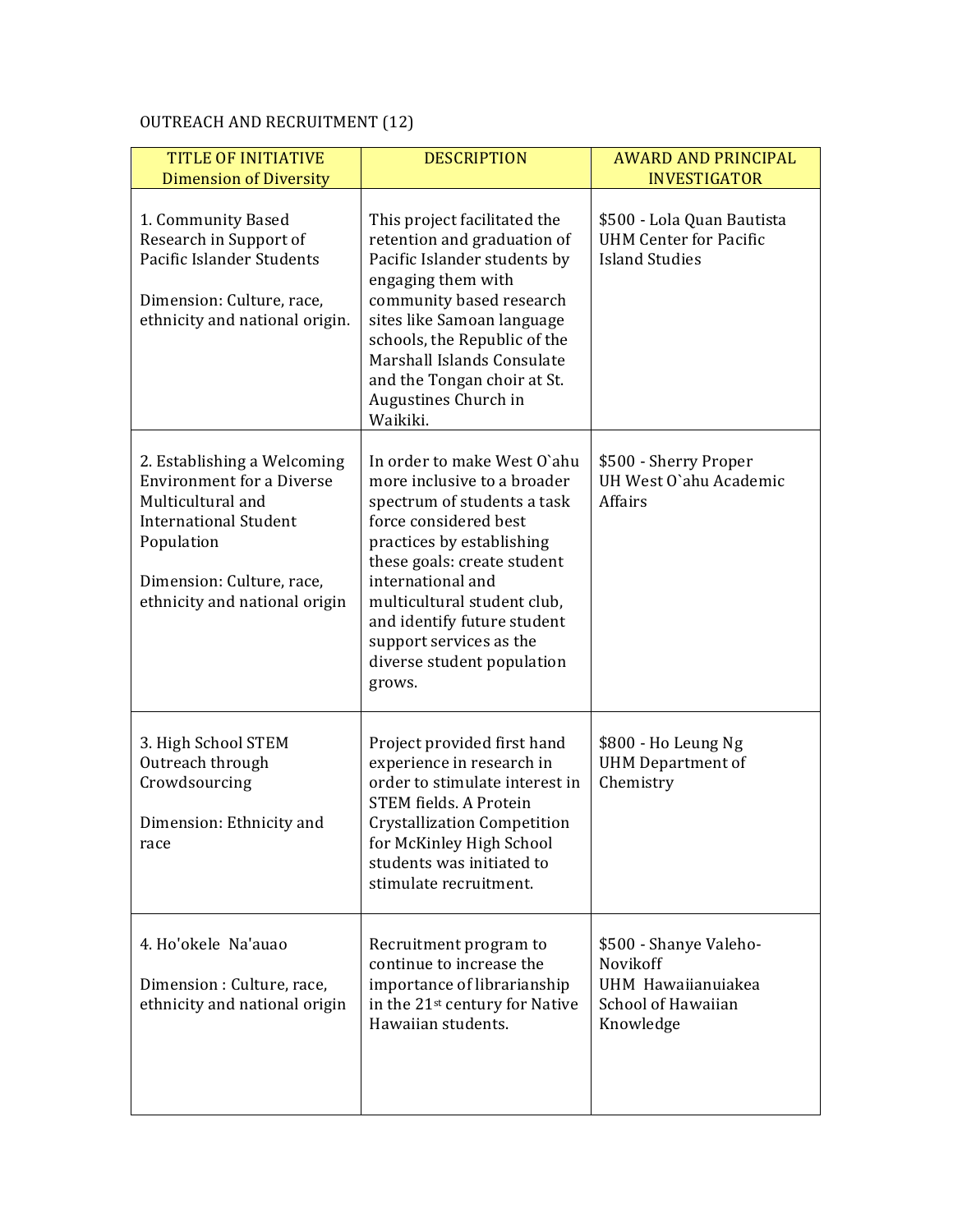# OUTREACH AND RECRUITMENT continued:

| <b>TITLE OF INITIATIVE</b><br><b>Dimension of Diversity</b>                                                                    | <b>DESCRIPTION</b>                                                                                                                                                                                                        | <b>AWARD AND PRINCIPAL</b><br><b>INVESTIGATOR</b>                                     |
|--------------------------------------------------------------------------------------------------------------------------------|---------------------------------------------------------------------------------------------------------------------------------------------------------------------------------------------------------------------------|---------------------------------------------------------------------------------------|
| 5. Pacific Tongues<br>Dimension: Culture, race,<br>ethnicity and national origin.<br>Disability, gender, sexual<br>orientation | A spoken arts educational<br>outreach to Pacific Island<br>youth to promote literacy,<br>critical thinking and<br>engagement                                                                                              | \$500 - Melvin Won, Pat-<br>Borja & Jason Mateo<br><b>UHM Pacific Islands Studies</b> |
| 6. Student Travel for<br>Pamantasan<br>Dimension: Culture, race,<br>ethnicity                                                  | The annual Pamanatasan<br>conference provided round<br>trip travel for high school<br>and college students to<br>travel from Kauai to Hilo to<br>participate and learn more<br>about higher education and<br>empowerment. | \$935 - Ramona Kincaid<br>Kaua' i Community College                                   |
| 7. Summer Music Works:<br>Promoting Equal Access to<br><b>Higher Education</b><br>Dimension: Culture                           | Musical performances tied<br>into recruitment and<br>promotion of higher<br>education at UH West O'ahu<br>campus                                                                                                          | \$1400 - Jon Magnussen<br>UH West O'ahu Humanities<br>Division                        |
| 8. UH Honeybee Math and<br>Science Summer Program<br>Dimension: Culture, race,<br>ethnicity                                    | A 5 day summer program<br>with 12 underrepresented<br>students on science and<br>mathematical modeling of<br>honeybees and their<br>importance in food<br>production, and diseases<br>that impact their hive<br>dynamics. | \$1200 - Esther R. Widiasih<br>UH West O'ahu Math and<br>Science Subdivision          |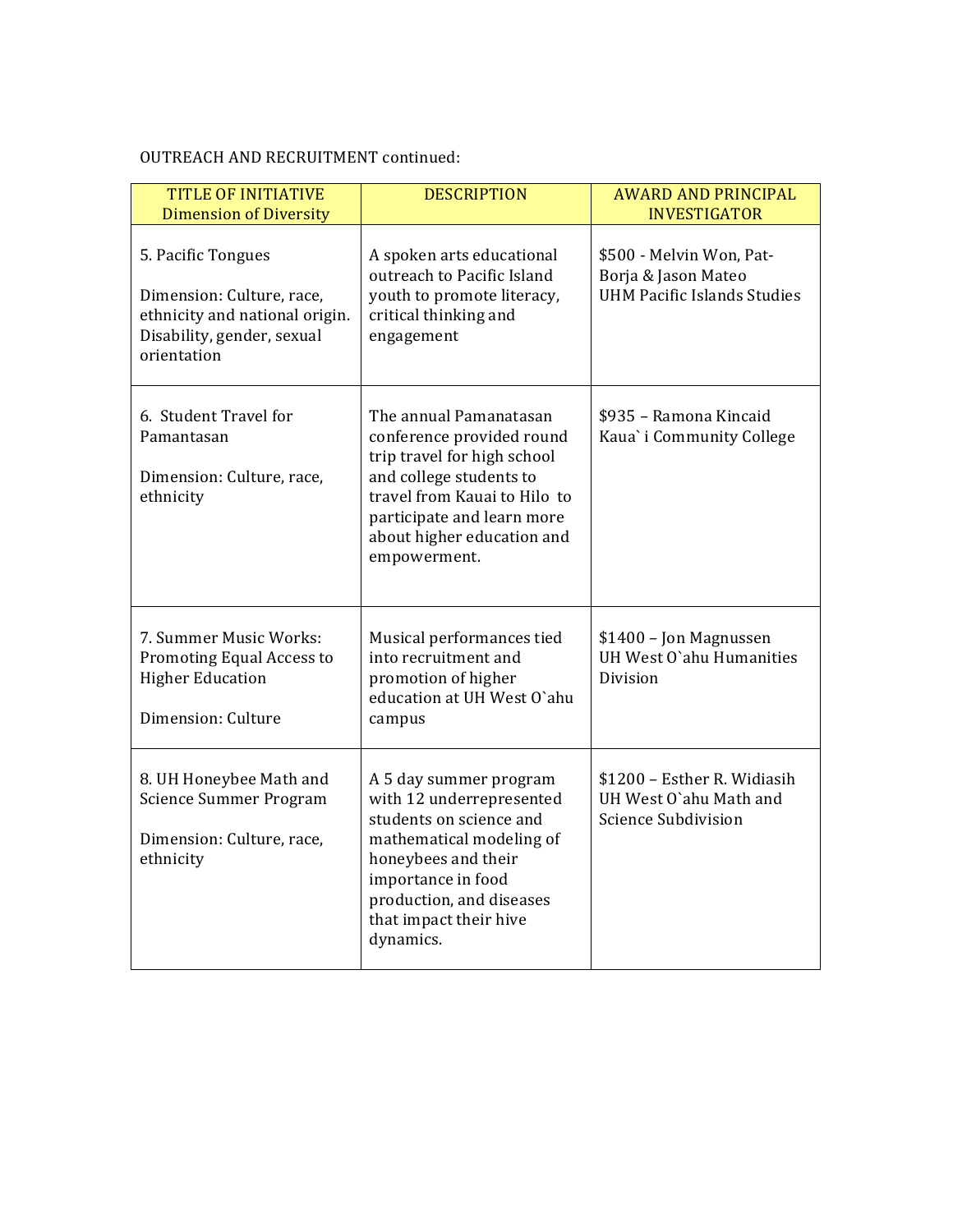# OUTREACH AND RECRUITMENT continued:

| <b>TITLE OF INITIATIVE</b><br><b>Dimension of Diversity</b>                                                | <b>DESCRIPTION</b>                                                                                                                                                                                                      | <b>AWARD AND PRINCIPAL</b><br><b>INVESTIGATOR</b>                                   |
|------------------------------------------------------------------------------------------------------------|-------------------------------------------------------------------------------------------------------------------------------------------------------------------------------------------------------------------------|-------------------------------------------------------------------------------------|
| 9. WOW!<br>That's Engineering!<br>Dimension: Ethnicity, race<br>and gender                                 | Society of Women Engineers<br>held an event at Waipahu<br>Intermediate School with<br>hands on displays and<br>activities.                                                                                              | \$1800 - Society of Women<br>Engineers<br><b>UHM School of Engineering</b><br>Fall  |
| 10. Outreach, Recruitment &<br>Retention of Filipino<br>Students<br>Dimension: Culture, race,<br>ethnicity | Pamantasan Conference at<br>UH West O'ahu will promote<br>higher education to<br>community college students<br>and high school students by<br>initiating strategies linking<br>students with academic<br>professionals. | \$1800 - Rouel Velasco<br>UH West O'ahu Student<br><b>Affairs and Student Life</b>  |
| 11. Tupulaga o Samoa mo a<br>Taeao & Samoa Ala Mai<br>Conference<br>Dimension: Culture, race,<br>ethnicity | 6 <sup>th</sup> annual Samoa Ala Mai<br>conference was held at<br>Leeward Community College<br>to promote higher education<br>to Pacific Island students.<br>The event showcased higher<br>ed opportunities at UH Hilo  | \$1800 - Ginger Hamilton<br>UH Hilo Division of Student<br><b>Affairs</b>           |
| 12. WOW!<br>That's Engineering!<br>Dimension: Ethnicity, race<br>and gender                                | Society of Women Engineers<br>is again targeting middle<br>school aged girls to increase<br>interest in engineering<br>careers.                                                                                         | \$850 - Society of Women<br>Engineers<br><b>UHM School of Engineering</b><br>Spring |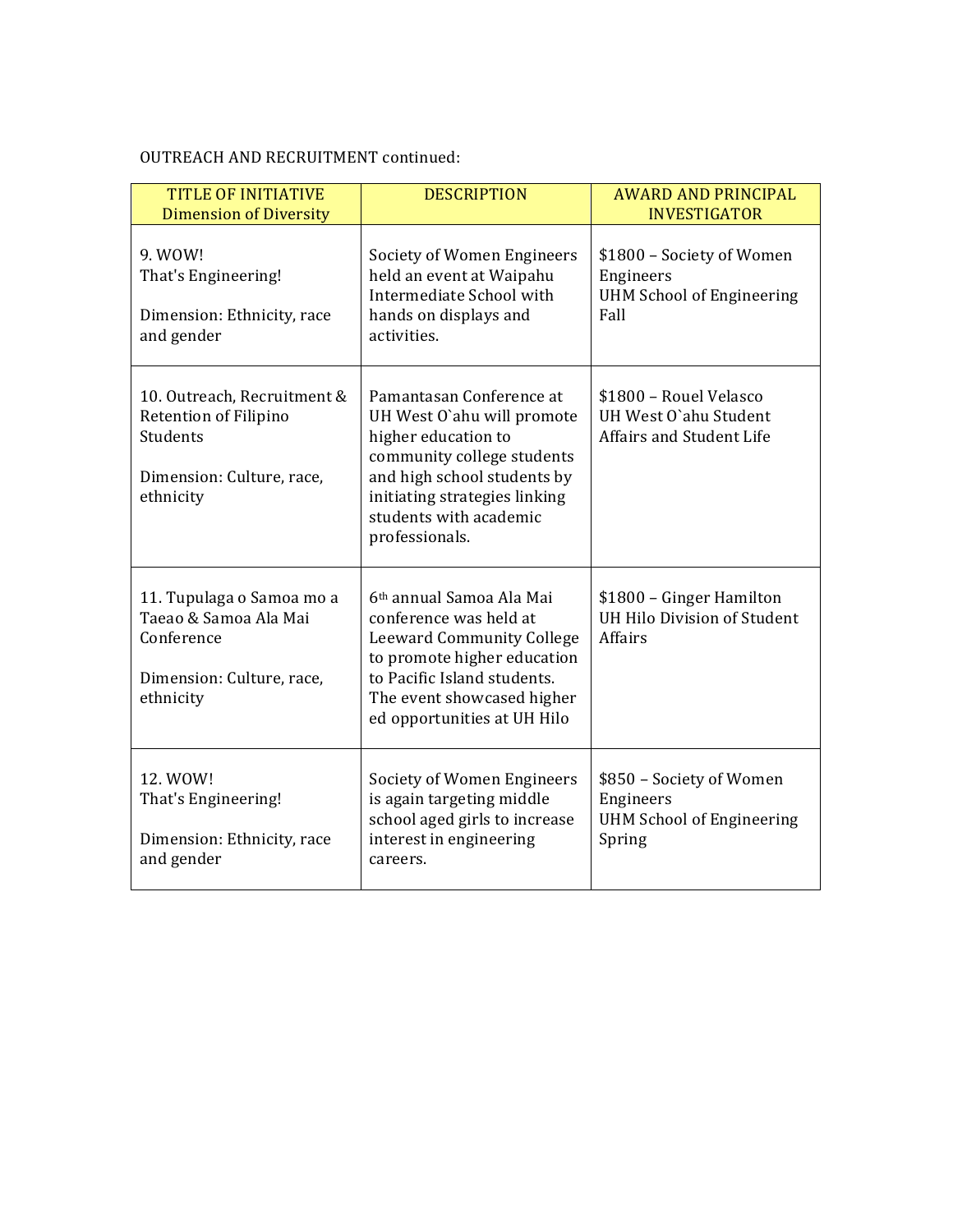# OTHER INITIATIVES (18)

| <b>TITLE OF INITIATIVE</b><br><b>Dimension of Diversity</b>                                                                                                                     | <b>DESCRIPTION</b>                                                                                                                                                                                                                                   | <b>AWARD AND PRINCIPAL</b><br><b>INVESTIGATOR</b>                                       |
|---------------------------------------------------------------------------------------------------------------------------------------------------------------------------------|------------------------------------------------------------------------------------------------------------------------------------------------------------------------------------------------------------------------------------------------------|-----------------------------------------------------------------------------------------|
| 1. Babasango Village of<br><b>Campus Drummers</b><br>Dimension: Culture, race,<br>ethnicity and national origin,<br>disability, gender, sexual<br>orientation                   | To commemorate Black<br>History Month, noted<br>drummer and teacher<br>Babasango will conduct<br>several "stop and drum"<br>sessions on the UHM campus<br>to engage students, faculty<br>and staff to participate in<br>teambuilding skills.         | \$700 - Maile S. Goo<br><b>UHM SEED Office</b>                                          |
| 2. Ahu Ola: Hawaiian<br>Cultural Ceremony & Educ.<br>Effort<br>Dimension: Culture                                                                                               | The Department of Native<br>Hawaiian Health built an ahu<br>or alter of healing or<br>wellness at the John A. Burns<br>School of Medicine to<br>incorporate the traditional<br>NH practices within the<br>context of the typical<br>biomedical model | \$2400 - Mele Look<br>UH John A. Burns School of<br>Medicine                            |
| 3. Building Educational<br><b>Coalitions to Reframe</b><br>Security<br>Dimension: Culture, race,<br>ethnicity and national origin,<br>disability, gender, sexual<br>orientation | A series of discussions were<br>held to generate a<br>curriculum about the<br>militarization of Hawaii                                                                                                                                               | \$500 - Ellen-Rae Cachola<br><b>UHM Ethnic Studies</b><br>Department                    |
| 4. Hawaii Children's Saving<br>Project<br>Dimension: Culture, age                                                                                                               | A project to encourage<br>children to save is targeted<br>for rural areas of Hawaii.<br>This initiative focused on the<br>islands of Lanai and Molokai                                                                                               | \$1000 - Michael Cheang<br><b>UHM Family and Consumer</b><br><b>Sciences Department</b> |
| 5. Home Rooms Worms<br>Dimension: Culture                                                                                                                                       | Project provided local<br>schools with<br>vermicomposting bins to<br>increase Hawaiian self-<br>reliance in sustainable<br>agriculture.                                                                                                              | \$782 - Johnathan Shestokes,<br>Norman Arancon<br><b>UH Hilo</b>                        |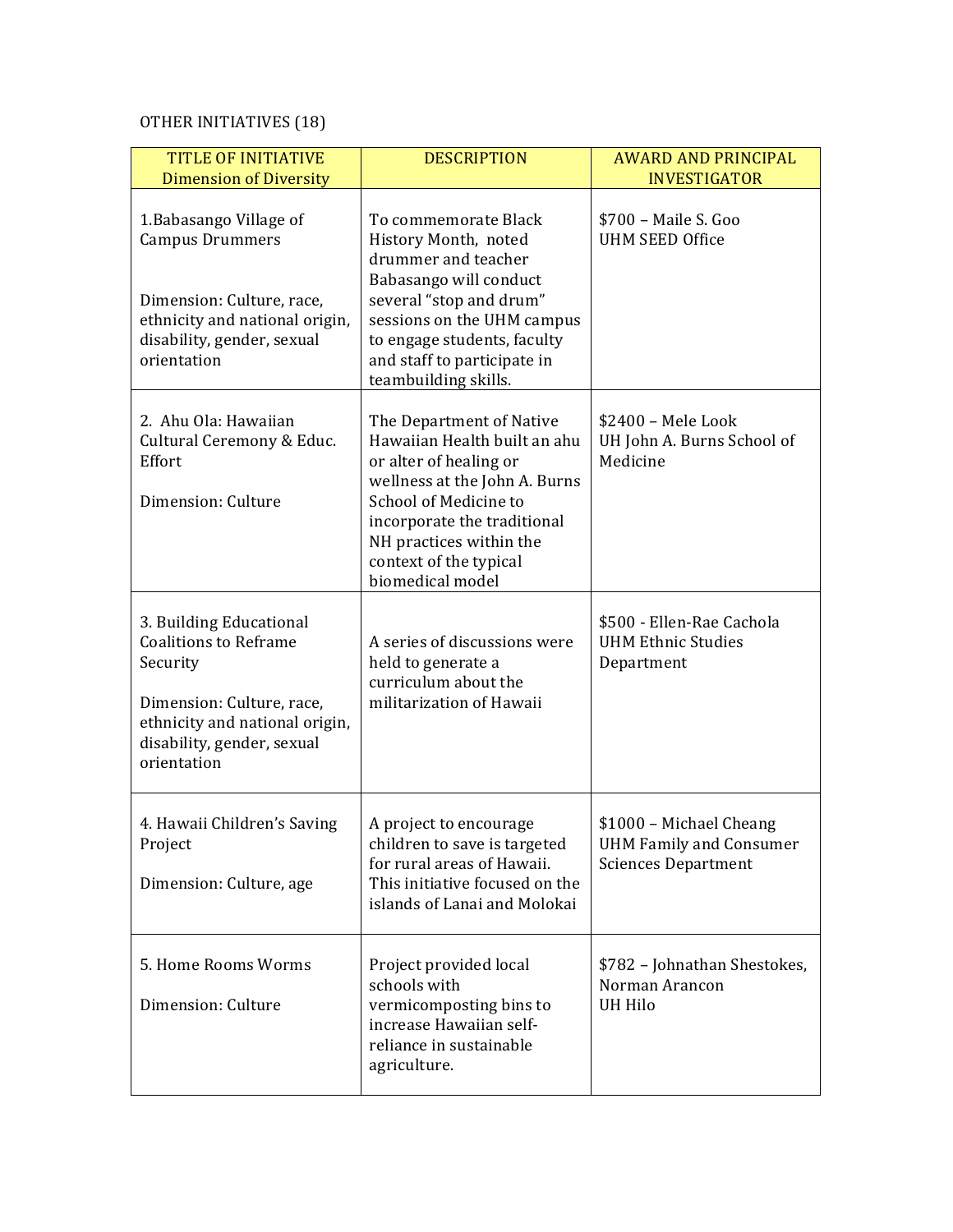## OTHER INITIATIVES continued:

| <b>TITLE OF INITIATIVE</b><br><b>Dimension of Diversity</b>                                                                      | <b>DESCRIPTION</b>                                                                                                                                                                                                                                                                                                               | <b>AWARD AND PRINCIPAL</b><br><b>INVESTIGATOR</b>                                                                               |
|----------------------------------------------------------------------------------------------------------------------------------|----------------------------------------------------------------------------------------------------------------------------------------------------------------------------------------------------------------------------------------------------------------------------------------------------------------------------------|---------------------------------------------------------------------------------------------------------------------------------|
| 6. Human Rights Watch<br><b>Traveling Film Festival</b><br>Dimension: Culture, race,<br>ethnicity and national origin,<br>gender | UH Hilo in partnership with<br>UHM hosted the Human<br>Rights Film Festival that<br>showed outstanding films on<br>contemporary global human<br>rights issues.                                                                                                                                                                   | \$600 - Jim Mellon<br>UH Hilo International<br><b>Student Services and</b><br><b>Intercultural Edcuation</b>                    |
| 7. Humanizing the Homeless:<br><b>Library Materials to Promote</b><br>Understanding<br>Dimension: Culture                        | Honolulu Community<br>Library created a collection<br>of books and films to<br>promote understanding,<br>compassion and problem<br>solving.                                                                                                                                                                                      | \$500 - Nadine R. Leong-<br>Kurio<br>Honolulu Community<br>College                                                              |
| 8. Making climate change<br>relevant for Native<br>Hawaiians<br>Dimension: Culture                                               | <b>UHM Kewalo Marine</b><br>Laboratory collaborated<br>with several local non-profit<br>organizations that promote<br>Native Hawaiian and<br>environmental stewardship<br>to foster the Educational<br><b>Advancement of NH students</b><br>in high school, community<br>colleges and higher ed on<br>aspects of climate change. | \$1450 - Lauren Wetzell<br><b>UHM PBRC and Kewalo</b><br>Marine Lab                                                             |
| 9. Malia Permaculture<br>Garden Project<br>Dimension: Culture, race,<br>ethnicity                                                | The UH Hilo CANFNRM and<br>Ag Club implemented a<br>permaculture garden at<br>Malia Puka O Kalani Catholic<br>Church to give gardening<br>lessons to the community<br>and donate produce to the<br>Hawaii Food Basket.                                                                                                           | \$500 - Kaylie Pickup and<br>Norman Arancon<br>UH Hilo College of<br>Agriculture, Forestry and<br>Natural Resource<br>Mangement |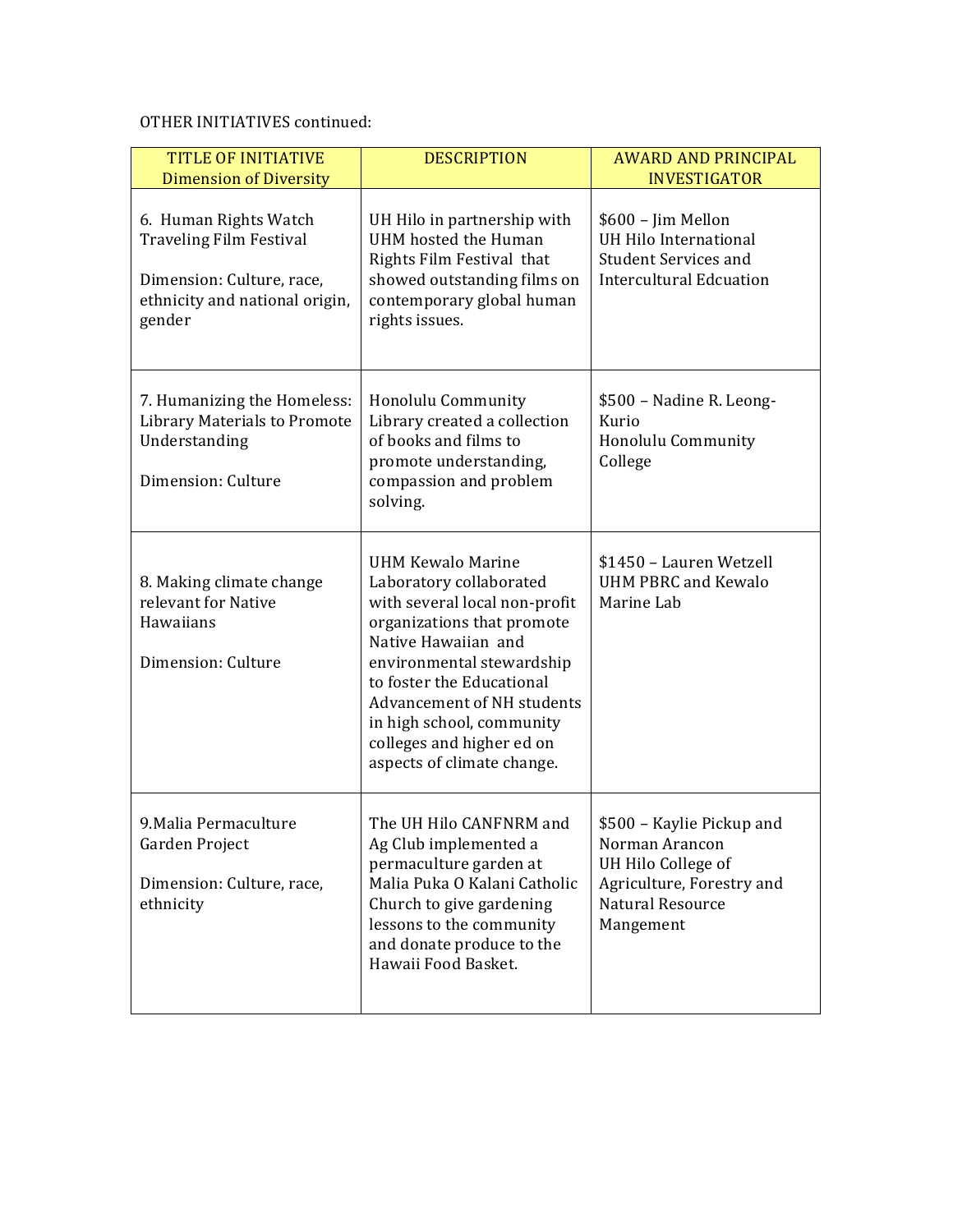## OTHER INITIATIVES continued:

| <b>TITLE OF INITIATIVE</b><br><b>Dimension of Diversity</b>                                                                                   | <b>DESCRIPTION</b>                                                                                                                                                                                                                                              | <b>AWARD AND PRINCIPAL</b><br><b>INVESTIGATOR</b>                                              |
|-----------------------------------------------------------------------------------------------------------------------------------------------|-----------------------------------------------------------------------------------------------------------------------------------------------------------------------------------------------------------------------------------------------------------------|------------------------------------------------------------------------------------------------|
| 10. Race, Rhymes &<br>Representation: Curators of<br>Hip Hop<br>Dimension: Culture, race,<br>ethnicity, gender                                | A series of on campus<br>discussions focused on<br>textual, sonic and visual<br>storytelling that document<br>experiences of<br>underrepresented youth,<br>and the marginalization by<br>mainstream media.                                                      | \$2250 - Roderick Labrador<br><b>UHM Ethnic Studies</b><br>Department                          |
| 11. The Development of An<br>Anthology of Filipino Stories<br>Dimension: Culture, race,<br>ethnicity                                          | An anthology of Filipino<br>stories that include values<br>and practices as well as to<br>learn the Filipino language.                                                                                                                                          | \$600 - Leticia C.<br>Pagkalinawan<br><b>UHM Indo-Pacific Languages</b><br>and Literature      |
| 12. The Literacy Club (TLC)<br>Dimension: Culture, race,<br>ethnicity, disability access                                                      | Two literacy clubs were<br>formed at Leeward and<br>Honlulu Community College<br>to encourage reading and<br>social interaction among<br>diverse college students and<br>local writers from Hawaii                                                              | \$600 - Dr. Robert Stodden<br>UHM College of Education,<br><b>Center of Disability Studies</b> |
| 13. Culture of the conscious<br>/ subconscious - a Juried<br>exhibit<br>Dimension: Culture, race,<br>ethnicity and national origin,<br>gender | A juried international<br>printmakers exhibition<br>invited current graduate and<br>undergraduate students to<br>share printworks. The show<br>reinforces the bridges of<br>understanding between<br>nations and a closer look at<br>other cultures and people. | \$1000 - Rosella M.Vaughn,<br>Michael Marshall<br>UH Hilo Art Department                       |
| 14. Panaghigala: A Cultural<br>Observation & Celebration<br>Dimension: Culture, race,<br>ethnicity and national origin                        | Training and performance<br>project in dance, music, art<br>to showcase the diversity of<br>the Philippine performance<br>arts.                                                                                                                                 | $$1000 -$<br>Dr. Rodney C. Jubilado<br>UH Hilo Filipino Studies<br>Certificate Program         |